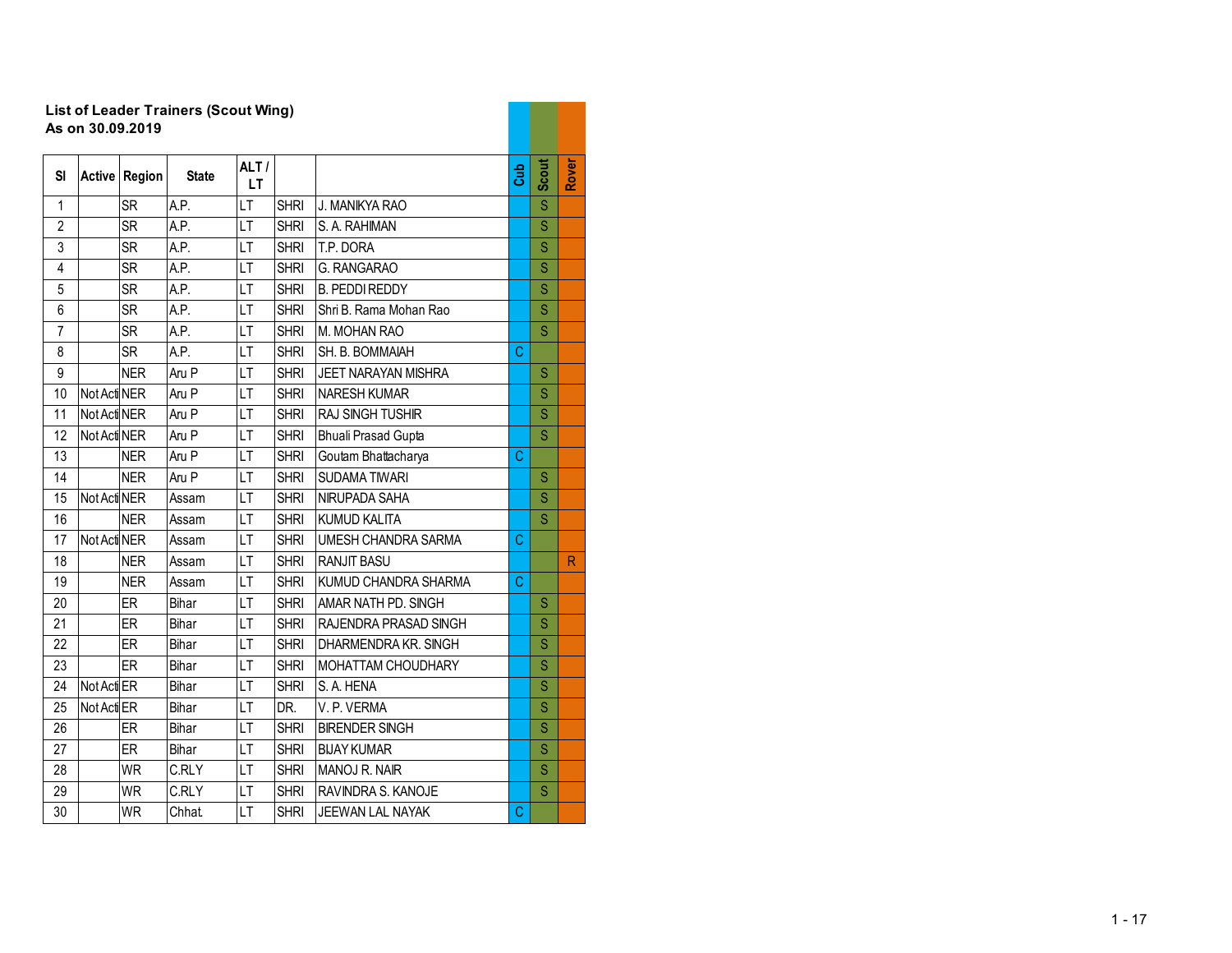| SI |             | Active Region | <b>State</b> | ALT/<br>LT.              |             |                          | Gub | <b>Scout</b>            | Rover          |
|----|-------------|---------------|--------------|--------------------------|-------------|--------------------------|-----|-------------------------|----------------|
| 31 |             | <b>WR</b>     | Chhat        | LT                       | <b>SHRI</b> | MAHAVEER PD SAHU         |     | Ś                       |                |
| 32 |             | <b>WR</b>     | <b>Chhat</b> | LT                       | <b>SHRI</b> | JITENDRA KUMAR SAHU      |     | S                       |                |
| 33 |             | WR            | <b>Chhat</b> | LT                       | <b>SHRI</b> | RAMESH CH. PATNAIK       |     | $\overline{\mathsf{S}}$ |                |
| 34 |             | <b>WR</b>     | <b>Chhat</b> | LT                       | <b>SHRI</b> | <b>RAM PAL TIWARI</b>    | C   |                         |                |
| 35 |             | <b>WR</b>     | Chhat.       | LT                       | <b>SHRI</b> | ASHOK KUMAR DESHMUKH     |     |                         | $\mathsf{R}$   |
| 36 |             | <b>WR</b>     | <b>Chhat</b> | LT                       | MR.         | <b>HASRAT KHAN</b>       |     | Ś                       |                |
| 37 |             | <b>WR</b>     | <b>Chhat</b> | LT                       | <b>SHRI</b> | T. K. S. PARIHAR         |     | S                       |                |
| 38 |             | <b>WR</b>     | Chhat.       | LT                       | <b>SHRI</b> | SANTOSH KUMAR SAHU       |     | S                       |                |
| 39 |             | <b>WR</b>     | <b>Chhat</b> | LT                       | <b>SHRI</b> | YOGESHWAR PRASAD GANGULI | C   |                         |                |
| 40 |             | <b>WR</b>     | <b>Chhat</b> | LT                       | <b>SHRI</b> | <b>GOPAL RAM VERMA</b>   |     | S                       |                |
| 41 |             | <b>NR</b>     | <b>DELHI</b> | LT                       | <b>SHRI</b> | M. D. JOSHI              |     | S                       |                |
| 42 |             | <b>NR</b>     | <b>DELHI</b> | LT                       | DR.         | <b>BRIJPAL SINGH</b>     |     | S                       |                |
| 43 |             | <b>NR</b>     | <b>DELHI</b> | LT                       | <b>SHRI</b> | R.S. MISHRA              |     | Ś                       |                |
| 44 |             | <b>NR</b>     | <b>DELHI</b> | LT                       | <b>SHRI</b> | O.P. SHARMA              |     |                         | R              |
| 45 |             | <b>NR</b>     | DELHI        | LT                       | <b>SHRI</b> | DR. ARUN KUMAR           |     |                         | $\mathsf{R}$   |
| 46 |             | <b>NR</b>     | <b>DELHI</b> | LT                       | <b>SHRI</b> | KARNAIL SINGH            |     |                         | R              |
| 47 |             | <b>NR</b>     | <b>DELHI</b> | LT                       | DR.         | YOGESH KUMAR TONK        |     | S                       |                |
| 48 | Not Acti NR |               | E.Cen.Rly    | $\overline{\mathsf{LT}}$ | <b>SHRI</b> | NAND KUMAR MEHTA         |     | Ś                       |                |
| 49 | Not Acti NR |               | E.Cen.Rly    | LT                       | <b>SHRI</b> | THAKUR VIJAY KUMAR SINGH |     | Ś                       |                |
| 50 |             | ER            | E.CoastRly   | LT                       | <b>SHRI</b> | RANJIT KUMAR DAS         |     | S                       |                |
| 51 |             | ER            | E.Rly        | LT                       | <b>SHRI</b> | NIRMAL KUMAR PATRA       | C   |                         |                |
| 52 |             | ER            | E.RLY        | LT                       | <b>SHRI</b> | ARUN K. CHATTERJEE       |     |                         | $\overline{R}$ |
| 53 |             | ER            | E.RLY        | LT                       | <b>SHRI</b> | M. ROY CHOWDHURY         |     | S                       |                |
| 54 |             | ER            | E.RLY        | LT                       | <b>SHRI</b> | DEEPANKAR DAS GUPTA      |     | S                       |                |
| 55 |             | ER            | E.RLY        | LT                       | <b>SHRI</b> | S. N. BISWAS             |     |                         | $\mathsf{R}$   |
| 56 |             | ER            | E.RLY        | LT                       | <b>SHRI</b> | <b>GOLAKNATH GANGULY</b> |     | S                       |                |
| 57 |             | ER            | E.RLY        | LT                       | <b>SHRI</b> | S. K. KARAK              |     | S                       |                |
| 58 |             | ER            | E.RLY        | $\overline{LT}$          | <b>SHRI</b> | SAMBHUNATH SENGUPTA      | Ċ   |                         |                |
| 59 |             | ER            | E.Rly        | LT                       | MR.         | CHAYAN BHATTACHHARYYA    |     | S                       |                |
| 60 |             | ER            | E.Rly        | LT                       | MR.         | <b>MALAY KRISHNA ROY</b> | C   |                         |                |
| 61 |             | ER            | E.Rly        | LT                       | <b>SHRI</b> | <b>MALAY KUMAR ROY</b>   |     | Ś                       |                |
| 62 |             | ER            | E.RLY        | LT                       | <b>SHRI</b> | SAPAN KUMAR PRAMANIK     | C   |                         |                |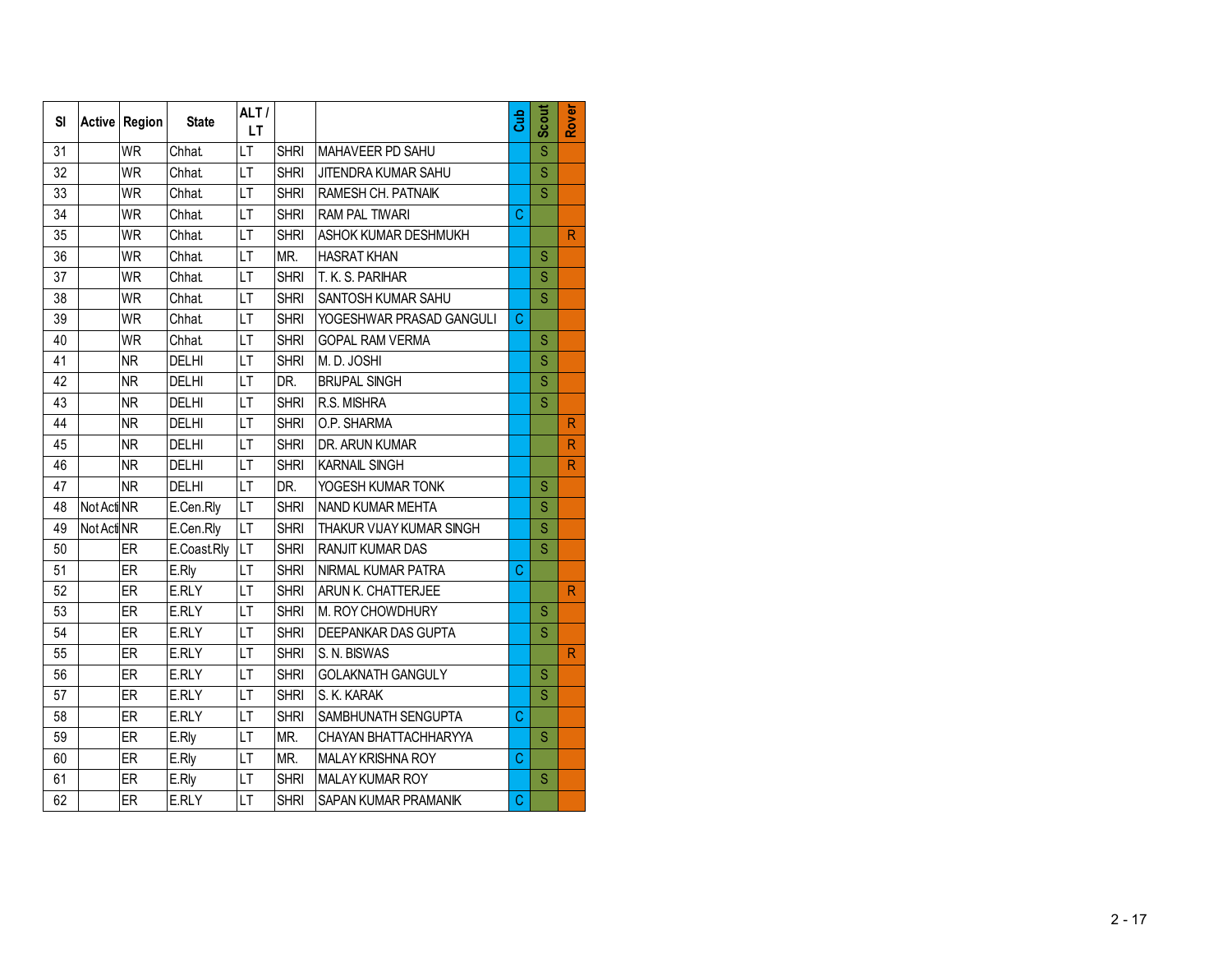| <b>SI</b> | Active Region | <b>State</b>   | ALT/<br>LT.     |             |                               | Gub | Scout | Rover |
|-----------|---------------|----------------|-----------------|-------------|-------------------------------|-----|-------|-------|
| 63        | <b>ER</b>     | E.RLY          | LT              | <b>SHRI</b> | <b>RAJEN ROY</b>              |     | Ś     |       |
| 64        | ER            | E.RLY          | LT              | <b>SHRI</b> | SYED JAHNGIR HOBIB            |     |       | R     |
| 65        | ER            | E.RLY          | $\overline{LT}$ | <b>SHRI</b> | CHANCHAL KUMAR SARKAR         | C   |       |       |
| 66        | <b>WR</b>     | GOA            | LT              | <b>SHRI</b> | S.T. ANKALGI                  |     | S     |       |
| 67        | <b>WR</b>     | GOA            | LT              | <b>SHRI</b> | <b>DIOGO FERNENDEZ</b>        |     | S     |       |
| 68        | <b>WR</b>     | Goa            | LT              | <b>SHRI</b> | RAJENDRAKUMAR VITHAL RANE     |     | S     |       |
| 69        | <b>WR</b>     | GUJ            | LT              | <b>SHRI</b> | V.D. UPADHYAYA                |     | S     |       |
| 70        | <b>WR</b>     | GUJ            | LT              | <b>SHRI</b> | G. A. PARMAR                  |     | S     |       |
| 71        | <b>WR</b>     | GUJ            | LT              | <b>SHRI</b> | J. B. DAVE                    |     | S     |       |
| 72        | <b>WR</b>     | GUJ            | LT              | <b>SHRI</b> | AMISH R. VAIDYA               |     | S     |       |
| 73        | <b>WR</b>     | GUJ            | LT              | <b>SHRI</b> | Sh. Balubhai Babubhai Parekh  |     | S     |       |
| 74        | <b>WR</b>     | GUJ            | LT              | <b>SHRI</b> | MANSINGH BHAI J.C.            |     | S     |       |
| 75        | <b>WR</b>     | GUJ            | LT              | <b>SHRI</b> | <b>BHIKALAL KARAM SIDPARA</b> |     | S     |       |
| 76        | <b>WR</b>     | GUJ            | LT              | <b>SHRI</b> | ALEXANDER H. THEVALAYAM       |     | S     |       |
| 77        | <b>WR</b>     | GUJ            | LT              | <b>SHRI</b> | RANA PRAVEENKUMAR             |     | S     |       |
| 78        | <b>NR</b>     | H.P.           | LT              | <b>SHRI</b> | K.R. KAINTHLA                 |     | S     |       |
| 79        | <b>NR</b>     | H.P.           | LT              | <b>SHRI</b> | <b>DURGA DASS</b>             |     | S     |       |
| 80        | <b>NR</b>     | <b>HAR</b>     | LT              | <b>SHRI</b> | V.K. BANSAL                   |     | S     |       |
| 81        | <b>NR</b>     | <b>HAR</b>     | LT              | <b>SHRI</b> | <b>JAI PRAKSH MISHRA</b>      |     | S     |       |
| 82        | <b>NR</b>     | <b>HAR</b>     | LT              | <b>SHRI</b> | <b>GURCHARAN SINGH</b>        |     | S     |       |
| 83        | <b>NR</b>     | <b>HAR</b>     | LT              | <b>SHRI</b> | TEK CHAND YADAV               |     | S     |       |
| 84        | <b>NR</b>     | <b>HAR</b>     | LT              | <b>SHRI</b> | <b>GULSHAN KUMAR</b>          |     | S     |       |
| 85        | <b>NR</b>     | <b>HAR</b>     | LT              | <b>SHRI</b> | L. S. VERMA                   |     | S     |       |
| 86        | <b>NR</b>     | <b>HAR</b>     | LT              | <b>SHRI</b> | RAM JAS SHARMA                |     | S     |       |
| 87        | <b>NR</b>     | <b>HAR</b>     | LT              | <b>SHRI</b> | <b>BHIM SAIN</b>              |     | S     |       |
| 88        | <b>NR</b>     | <b>HAR</b>     | LT              | <b>SHRI</b> | <b>ANIL KAUSHIK</b>           |     | S     |       |
| 89        | <b>NR</b>     | <b>HAR</b>     | LT              | <b>SHRI</b> | <b>RAMESH KUMAR</b>           |     | S     |       |
| 90        | <b>NR</b>     | <b>HAR</b>     | LT              | DR.         | <b>RAJINDER</b>               |     | S     |       |
| 91        | <b>NR</b>     | <b>HAR</b>     | LT              | <b>SHRI</b> | <b>RAM CHANDER</b>            |     | S     |       |
| 92        | <b>NR</b>     | J&K            | LT              | <b>SHRI</b> | R. P. KOTWAL                  |     | S     |       |
| 93        | <b>NR</b>     | <b>J&amp;K</b> | LT              | <b>SHRI</b> | SEHAJ SINGH                   |     | S     |       |
| 94        | <b>NR</b>     | <b>J&amp;K</b> | LT              | <b>SHRI</b> | MD. YASIN SHEIKH              |     | S     |       |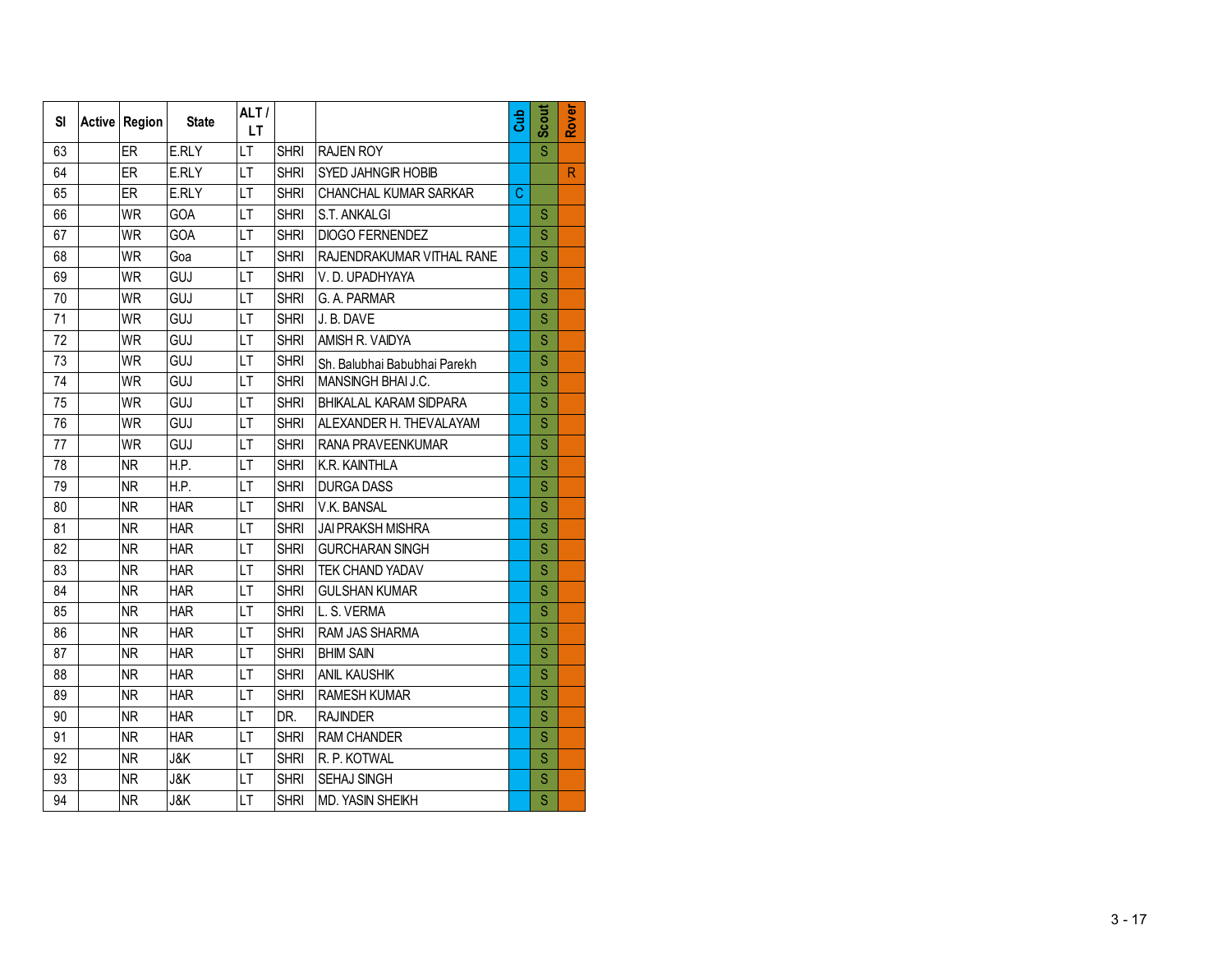| SI  | Active Region | <b>State</b>   | ALT/<br><b>LT</b> |             |                            | Gub | Scout                   | Rover |
|-----|---------------|----------------|-------------------|-------------|----------------------------|-----|-------------------------|-------|
| 95  | <b>NR</b>     | <b>J&amp;K</b> | LT                | <b>SHRI</b> | <b>BALWAN SINGH</b>        |     | Ś                       |       |
| 96  | ER            | Jhar K.        | LT                | <b>SHRI</b> | SHRI SRIMOHAN SINGH        |     | S                       |       |
| 97  | ER            | Jhar K.        | LT                | <b>SHRI</b> | <b>BIPIN KUMAR</b>         |     | $\overline{\mathsf{S}}$ |       |
| 98  | <b>SR</b>     | K.K.           | LT                | <b>SHRI</b> | P. G. PANDIT               |     | Ś                       |       |
| 99  | <b>SR</b>     | K.K.           | LT                | MRS.        | V. SURABHI                 | C   |                         |       |
| 100 | <b>SR</b>     | K.K.           | LT                | <b>SHRI</b> | <b>OLVIN MONIS</b>         |     | S                       |       |
| 101 | <b>SR</b>     | K.K.           | LT                | <b>SHRI</b> | NARAYANA SHETTY            |     | S                       |       |
| 102 | <b>SR</b>     | K.K.           | LT                | <b>SHRI</b> | <b>MADHAV SING</b>         | C   |                         |       |
| 103 | <b>SR</b>     | K.K.           | LT                | MR.         | RAMA RAO M.                | C   |                         |       |
| 104 | <b>SR</b>     | K.K.           | LT                | <b>SHRI</b> | <b>GOPAL KRISHNA BHATT</b> |     | S                       |       |
| 105 | SR            | K.K.           | LT                | <b>SHRI</b> | K. THIMAPPA                |     | S                       |       |
| 106 | <b>SR</b>     | K.K.           | LT                | <b>SHRI</b> | H. Y. RAMAIHA              |     | S                       |       |
| 107 | <b>SR</b>     | K.K.           | LT                | <b>SHRI</b> | R. CHANDRASEKHRAN          | C   |                         |       |
| 108 | <b>SR</b>     | K.K.           | LT                | <b>SHRI</b> | T. S. LUCAS                |     | S                       |       |
| 109 | <b>SR</b>     | K.K.           | LT                | <b>SHRI</b> | MOHAMMAD WASIL             |     | S                       |       |
| 110 | <b>SR</b>     | K.K.           | LT                | <b>SHRI</b> | G. K. HOLLA                |     | S                       |       |
| 111 | <b>SR</b>     | K.K.           | LT                | SMT.        | D. BABY SARAMMA            | C   |                         |       |
| 112 | <b>SR</b>     | K.K.           | LT                | <b>SHRI</b> | M. M. LONDE                |     | S                       |       |
| 113 | <b>SR</b>     | K.K.           | LT                | <b>SHRI</b> | CHANDRA PRAKASH G. S.      |     | S                       |       |
| 114 | <b>SR</b>     | K.K.           | LT                | MRS.        | <b>JULIANA LASRADO</b>     | C   |                         |       |
| 115 | <b>SR</b>     | K.K.           | LT                | MR.         | V. M. RAMACHANDRA          |     | S                       |       |
| 116 | <b>SR</b>     | K.K.           | LT                | <b>SHRI</b> | <b>B. ANANDA ADIGA</b>     |     | S                       |       |
| 117 | <b>SR</b>     | K.K.           | LT                | <b>SHRI</b> | M. PRABHAKAR BHATT         |     | S                       |       |
| 118 | <b>SR</b>     | K.K.           | LT                | <b>SHRI</b> | T. A. MANJUNATHACHAR       |     | Ś                       |       |
| 119 | <b>SR</b>     | K.K.           | LT                | MRS.        | SANDHYARANI                | C   |                         |       |
| 120 | <b>SR</b>     | K.K.           | LT                | MS.         | <b>RADHAMMA</b>            | C   |                         |       |
| 121 | <b>SR</b>     | K.K.           | LT                | <b>SHRI</b> | L. T. LOKESH               | C   |                         |       |
| 122 | <b>SR</b>     | K.K.           | LT                | MR.         | PRATHIM KUMAR K. S.        |     | S                       |       |
| 123 | <b>SR</b>     | K.K.           | LT                | MR.         | T. K. NARAYANASWAMY        |     | S                       |       |
| 124 | <b>SR</b>     | K.K.           | LT                | SMT.        | <b>HEMA VIJAYA KUMAR</b>   | C   |                         |       |
| 125 | <b>SR</b>     | K.K.           | LT                | <b>SHRI</b> | <b>B. D. FERNANDES</b>     |     | S                       |       |
| 126 | <b>SR</b>     | K.K.           | LT                | <b>SHRI</b> | KOGGA GANIGA               |     | Ś                       |       |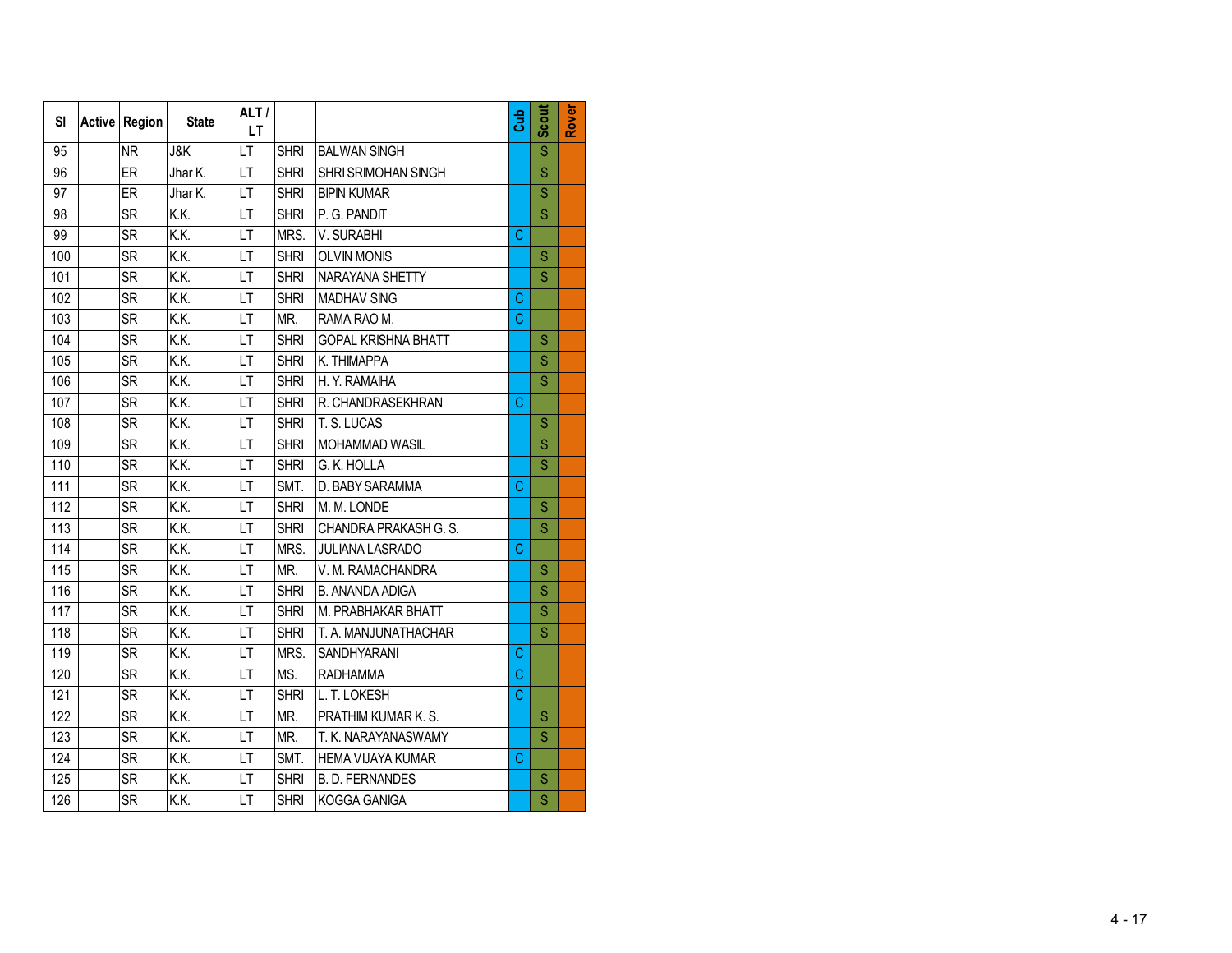| <b>SI</b> | <b>Active Region</b> | <b>State</b>   | ALT/<br>LT.     |             |                                  | Gub | Scout | Rover        |
|-----------|----------------------|----------------|-----------------|-------------|----------------------------------|-----|-------|--------------|
| 127       | <b>SR</b>            | K.K.           | LT              | MR.         | G. MUNINARAYANAPPA               | Ċ.  |       |              |
| 128       | <b>SR</b>            | K.K.           | LT              | MR.         | <b>B. SHROFF MADAPPA</b>         |     | S     |              |
| 129       | <b>SR</b>            | $\overline{K}$ | $\overline{LT}$ | <b>SHRI</b> | D. BASAVRAJ                      |     | S     |              |
| 130       | <b>SR</b>            | K.K.           | LT              | <b>SHRI</b> | A. M. SHANKAR                    |     |       | $\mathsf{R}$ |
| 131       | <b>SR</b>            | K.K.           | LT              | <b>SHRI</b> | MALLIKARJUNAGOUD RUDRA           |     | S     |              |
| 132       | <b>SR</b>            | K.K.           | LT              | <b>SHRI</b> | T. C. GANGADHARA                 |     | S     |              |
| 133       | <b>SR</b>            | K.K.           | LT              | <b>SHRI</b> | AN NARENDRA KUMAR                |     |       | $\mathsf{R}$ |
| 134       | <b>SR</b>            | K.K.           | LT              | <b>SHRI</b> | MAHESHA C. N.                    |     | S     |              |
| 135       | <b>SR</b>            | K.K.           | LT              | <b>SHRI</b> | <b>JIMMY SEQUERIA</b>            |     | S     |              |
| 136       | <b>SR</b>            | K.K.           | LT              | MR.         | K. G. GOPALAKRISHNA              |     | S     |              |
| 137       | <b>SR</b>            | K.K.           | LT              | MR.         | M. V. JANARDHAN                  |     | S     |              |
| 138       | <b>SR</b>            | K.K.           | LT              | <b>SHRI</b> | N. D. TAMMANNANAVAR              |     | Ś     |              |
| 139       | <b>SR</b>            | K.K.           | LT              | <b>SHRI</b> | CHINNASWAMY REDDY                |     | S     |              |
| 140       | <b>SR</b>            | K.K.           | LT              | MR.         | V. M. NARAYANA SWAMY             | C   |       |              |
| 141       | <b>SR</b>            | K.K.           | LT              | <b>SHRI</b> | N. SRINIVASAN                    |     | S     |              |
| 142       | SR                   | K.K.           | LT              | <b>SHRI</b> | A. L. SHEKHA SURANGI             |     | S     |              |
| 143       | <b>SR</b>            | K.K.           | LT              | DR.         | BHARASHETTY H. B.                |     | S     |              |
| 144       | <b>SR</b>            | K.K.           | LT              | <b>SHRI</b> | <b>JAYRAJ BUSAD</b>              |     | S     |              |
| 145       | <b>SR</b>            | Kerala         | LT              | <b>SHRI</b> | N. KRISHAN KUTTY                 |     | Ś     |              |
| 146       | <b>SR</b>            | Kerala         | LT              | <b>SHRI</b> | SURENDRAN THACHOLD               |     | S     |              |
| 147       | <b>SR</b>            | Kerala         | LT              | <b>SHRI</b> | E. U. RAJAN                      |     |       | R            |
| 148       | <b>SR</b>            | Kerala         | LT              | <b>SHRI</b> | K. M. CHAKO                      |     | S     |              |
| 149       | <b>SR</b>            | Kerala         | LT              | Shri        | VIJAYKUMAR T.                    | C   |       |              |
| 150       | <b>SR</b>            | Kerala         | LT              | <b>SHRI</b> | J. EDWARD                        |     | S     |              |
| 151       | <b>SR</b>            | Kerala         | LT              | <b>SHRI</b> | P.V. KURIEN                      |     | S     |              |
| 152       | <b>SR</b>            | Kerala         | LT              | <b>SHRI</b> | <b>DAVID JOHN</b>                |     | S     |              |
| 153       | <b>SR</b>            | Kerala         | LT              | <b>SHRI</b> | P. SAMUEL FRANCIS                |     | S     |              |
| 154       | <b>SR</b>            | Kerala         | LT              | <b>SHRI</b> | M. C. RAMDAS                     |     | S     |              |
| 155       | <b>SR</b>            | Kerala         | LT              | <b>SHRI</b> | C. M. IDICULA                    |     | S     |              |
| 156       | <b>SR</b>            | Kerala         | LT              | <b>SHRI</b> | O. M. ACHUTHAN NAMBIAR           |     | S     |              |
| 157       | <b>SR</b>            | Kerala         | LT              | <b>SHRI</b> | <b>BALA CHANDRAN PARACHOTTIL</b> |     | S     |              |
| 158       | <b>SR</b>            | Kerala         | LT              | <b>SHRI</b> | N. J. MATHAI                     |     | Ś     |              |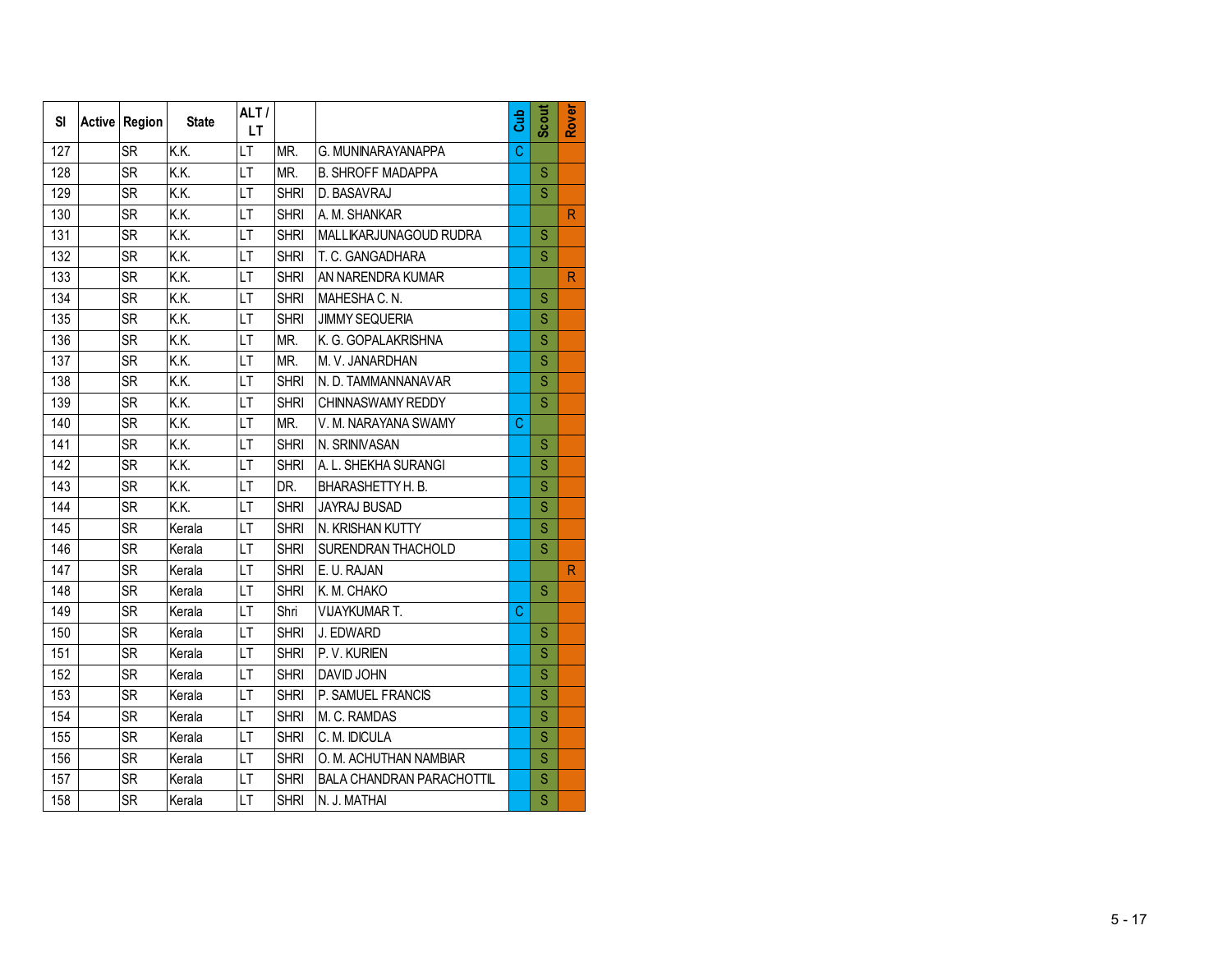| SI  |                        | Active Region | <b>State</b> | ALT/<br>LT. |             |                          | Cub         | Scout                   | Rover |
|-----|------------------------|---------------|--------------|-------------|-------------|--------------------------|-------------|-------------------------|-------|
| 159 |                        | <b>SR</b>     | Kerala       | LT          | <b>SHRI</b> | V.V. HEERENDRAN          |             | S                       |       |
| 160 |                        | <b>SR</b>     | Kerala       | LT          | <b>SHRI</b> | P. K. MOHANDASAN         |             | S                       |       |
| 161 |                        | <b>SR</b>     | Kerala       | LT          | Dr          | K. SUKUMARA              |             | $\overline{\mathbf{s}}$ |       |
| 162 |                        | <b>SR</b>     | Kerala       | LT          | <b>SHRI</b> | V. K. ANIL KUMAR         | $\mathbf C$ |                         |       |
| 163 |                        | <b>SR</b>     | Kerala       | LT          | <b>SHRI</b> | <b>MOHAN KUMAR K. N.</b> |             | S                       |       |
| 164 |                        | <b>SR</b>     | Kerala       | LT          | <b>SHRI</b> | P. PREMARAJAN            |             | S                       |       |
| 165 |                        | <b>SR</b>     | Kerala       | LT          | <b>SHRI</b> | NARAYANAN KUTTY P.       |             | S                       |       |
| 166 |                        | <b>SR</b>     | Kerala       | LT          | <b>SHRI</b> | SAKKEER HUSSAIN P.T.     |             | S                       |       |
| 167 |                        | <b>SR</b>     | Kerala       | LT          | <b>SHRI</b> | N. THULASEEDHARAN        |             | S                       |       |
| 168 |                        | <b>SR</b>     | Kerala       | LT          | <b>SHRI</b> | M. SIDHIQUE              |             | Ś                       |       |
| 169 |                        | <b>SR</b>     | Kerala       | LT          | <b>SHRI</b> | C. P. BABURAJAN          |             | S                       |       |
| 170 |                        | <b>SR</b>     | Kerala       | LT          | <b>SHRI</b> | C. K. MANOJKUMAR         |             | S                       |       |
| 171 |                        | <b>SR</b>     | Kerala       | LT          | <b>SHRI</b> | K. T. HARIDAS            |             | S                       |       |
| 172 |                        | <b>SR</b>     | Kerala       | LT          | Shri        | GIREESH G. K.            |             | S                       |       |
| 173 |                        | <b>SR</b>     | Kerala       | LT          | <b>SHRI</b> | SURESH KUMAR K.          | C           |                         |       |
| 174 |                        | <b>SR</b>     | Kerala       | LT          | <b>SHRI</b> | <b>GURUMURTHIM</b>       |             | S                       |       |
| 175 | N.A. ReNR              |               | <b>KVS</b>   | LT          | DR.         | RADHA RAMAN SHARMA       |             | S                       |       |
| 176 | N.A. ReNR              |               | <b>KVS</b>   | LT          | <b>SHRI</b> | S. K. TRIPATHY           |             | S                       |       |
| 177 | N.A. ReNR              |               | <b>KVS</b>   | LT          | <b>SHRI</b> | N. R. BHARGAVA           |             | Ś                       |       |
| 178 | N.A. ReNR              |               | <b>KVS</b>   | LT          | <b>SHRI</b> | <b>RATTAN SINGH</b>      |             | Ś                       |       |
| 179 | N.A. ReNR              |               | <b>KVS</b>   | LT          | <b>SHRI</b> | <b>GOVING PANDEY</b>     |             | S                       |       |
| 180 |                        | <b>NR</b>     | <b>KVS</b>   | LT          | <b>SHRI</b> | <b>ATAR SINGH</b>        |             | S                       |       |
| 181 | N.A. ReNR              |               | <b>KVS</b>   | LT          | <b>SHRI</b> | PREM LAL BASOR           |             | S                       |       |
| 182 | N.A. ReNR              |               | <b>KVS</b>   | LT          | <b>SHRI</b> | S. NARASIMHAN            | C           |                         |       |
| 183 |                        | <b>NR</b>     | <b>KVS</b>   | LT          | <b>SHRI</b> | SHYAM SUNDER CHAMOLI     |             | S                       |       |
| 184 | N.A. ReNR              |               | <b>KVS</b>   | LT          | <b>SHRI</b> | A. A. SAIYED             |             | S                       |       |
| 185 | N.A. ReNR              |               | <b>KVS</b>   | LT          | <b>SHRI</b> | G. P. SAINI              |             | S                       |       |
| 186 | N.A. ReNR              |               | KVS          | LT          | <b>SHRI</b> | S. R. SANKARAN           |             | S                       |       |
| 187 | N.A. ReNR              |               | <b>KVS</b>   | LT          | <b>SHRI</b> | L. C. SHARMA             |             | S                       |       |
| 188 | N.A. ReNR              |               | <b>KVS</b>   | LT          | <b>SHRI</b> | SATYNARAYAN CHAUBEY      |             | S                       |       |
| 189 | N.A. ReNR              |               | <b>KVS</b>   | LT          | <b>SHRI</b> | T. G. G. KRISHNAN        |             | S                       |       |
| 190 | $\overline{N}$ . Re NR |               | <b>KVS</b>   | LT          | <b>SHRI</b> | N. JAGANATHAN ACHARY     |             | Ś                       |       |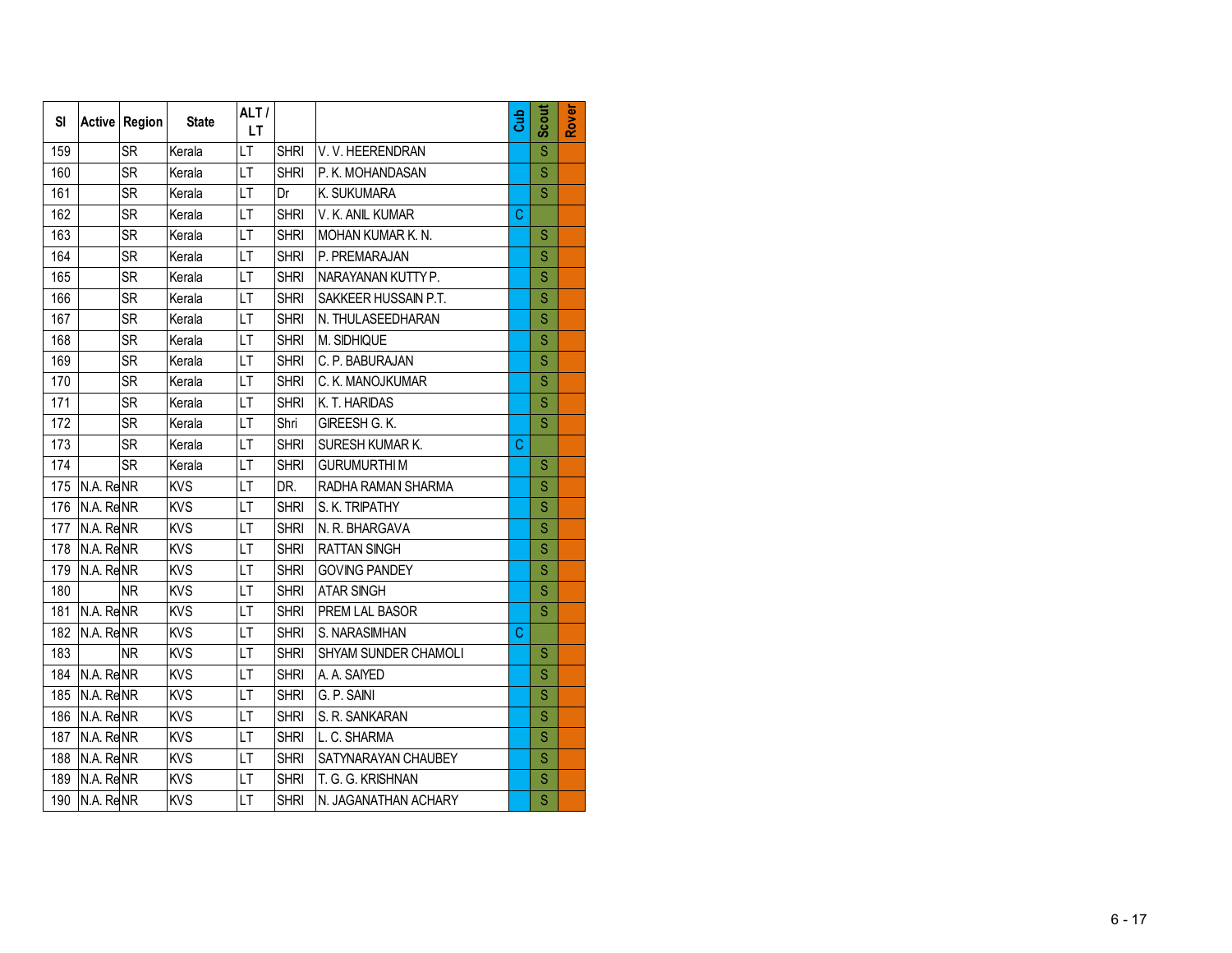| <b>SI</b>        |           | Active Region | <b>State</b> | ALT/<br>LT.              |             |                                 | Gub | Scout                   | Rover |
|------------------|-----------|---------------|--------------|--------------------------|-------------|---------------------------------|-----|-------------------------|-------|
| 191              | N.A. ReNR |               | <b>KVS</b>   | LT                       | <b>SHRI</b> | M. LAKSHMANAN                   |     | $\overline{\mathsf{s}}$ |       |
| 192              | N.A. ReNR |               | <b>KVS</b>   | LT                       | <b>SHRI</b> | E. P. K. NAMBIAR                | C   |                         |       |
| 193              | N.A. ReNR |               | <b>KVS</b>   | $\overline{\mathsf{LT}}$ | <b>SHRI</b> | J. M. DUBEY                     |     | S                       |       |
| 194              |           | <b>NR</b>     | <b>KVS</b>   | LT                       | <b>SHRI</b> | <b>B. K. BAHUGUNA</b>           |     | S                       |       |
| 195              |           | <b>NR</b>     | <b>KVS</b>   | LT                       | <b>SHRI</b> | <b>VINOD KUMAR TIWARI</b>       |     | S                       |       |
| 196              |           | <b>NR</b>     | <b>KVS</b>   | LT                       | <b>SHRI</b> | G. P. M. AMARNATH GANESH        |     | S                       |       |
| 197              | N.A. ReNR |               | <b>KVS</b>   | LT                       | <b>SHRI</b> | RAVI SHANKAR PEDDI              |     | Ś                       |       |
| 198              | N.A. ReNR |               | <b>KVS</b>   | LT                       | <b>SHRI</b> | <b>BHOOPESHWAR PRATAP SINGH</b> |     | S                       |       |
| 199              |           | <b>NR</b>     | <b>KVS</b>   | LT                       | <b>SHRI</b> | <b>BRAJESH KUMAR</b>            |     | S                       |       |
| 200              | N.A. ReNR |               | <b>KVS</b>   | LT                       | DR.         | <b>B. ISLAM</b>                 |     | S                       |       |
| 201              |           | <b>NR</b>     | <b>KVS</b>   | LT                       | <b>SHRI</b> | JANARDHAN ACHARYULU             |     | S                       |       |
| 202              |           | <b>NR</b>     | <b>KVS</b>   | LT                       | <b>SHRI</b> | SANJEEV TRIVEDI                 |     | S                       |       |
| 203              |           | <b>NR</b>     | <b>KVS</b>   | LT                       | <b>SHRI</b> | S. S. H. ZAIDI                  |     | S                       |       |
| 204              |           | <b>NR</b>     | <b>KVS</b>   | LT                       | <b>SHRI</b> | DAYA SHANKER SHARMA             |     | S                       |       |
| 205              |           | <b>NR</b>     | <b>KVS</b>   | LT                       | <b>SHRI</b> | <b>G. BHUVAN BABU</b>           |     | S                       |       |
| 206              |           | <b>NR</b>     | <b>KVS</b>   | LT                       | <b>SHRI</b> | <b>DILLIP KUMAR DAS</b>         |     | S                       |       |
| 207              |           | <b>NR</b>     | <b>KVS</b>   | LT                       | <b>SHRI</b> | SIYA RAM YADAV                  |     | S                       |       |
| 208              |           | <b>NR</b>     | <b>KVS</b>   | LT                       | <b>SHRI</b> | S. MASTHAN                      |     | S                       |       |
| 209              |           | <b>NR</b>     | <b>KVS</b>   | LT                       | <b>SHRI</b> | MAHENDER PAL SINGH              |     | S                       |       |
| 210              | N.A. ReNR |               | <b>KVS</b>   | LT                       | <b>SHRI</b> | <b>MANOJ KUMAR MALIK</b>        |     | Ś                       |       |
| 211              |           | <b>NR</b>     | <b>KVS</b>   | LT                       | <b>SHRI</b> | AJAZ AHAMAD SIDDIQUI            | C   |                         |       |
| 212              |           | <b>NR</b>     | <b>KVS</b>   | LT                       | <b>SHRI</b> | SYED ABUL ALEEM                 |     | S                       |       |
| 213              |           | <b>WR</b>     | M.P.         | LT                       | <b>SHRI</b> | SHARAD SOMANI                   |     | S                       |       |
| 214              |           | <b>WR</b>     | M.P.         | LT                       | MR.         | <b>MADAN MOHAN GUPTA</b>        |     | S                       |       |
| 215              |           | <b>WR</b>     | M.P.         | LT                       | <b>SHRI</b> | <b>DWARIKA PD MISHRA</b>        | C   |                         |       |
| 216              |           | <b>WR</b>     | M.P.         | LT                       | <b>SHRI</b> | <b>BHIKARAM KUSHWAHA</b>        | C   |                         |       |
| 217              |           | <b>WR</b>     | M.P.         | LT                       | <b>SHRI</b> | MAHENDRA KUAMR AGGARWAL         | Ć   |                         |       |
| $\overline{218}$ |           | <b>WR</b>     | M.P.         | LT                       | <b>SHRI</b> | <b>VIJAY AMBEKAR</b>            |     | S                       |       |
| 219              |           | <b>WR</b>     | M.P.         | LT                       | <b>SHRI</b> | <b>ANIRUDH DWIBEDI</b>          |     | S                       |       |
| 220              |           | <b>WR</b>     | M.P.         | LT                       | <b>SHRI</b> | <b>BHIM SINGH CHOUHAN</b>       |     | Ś                       |       |
| 221              |           | <b>WR</b>     | M.P.         | LT                       | <b>SHRI</b> | E. MICHAEL                      |     | S                       |       |
| 222              |           | <b>WR</b>     | M.P.         | LT                       | <b>SHRI</b> | SHIVENDRA KR. DIWEDI            |     | Ś                       |       |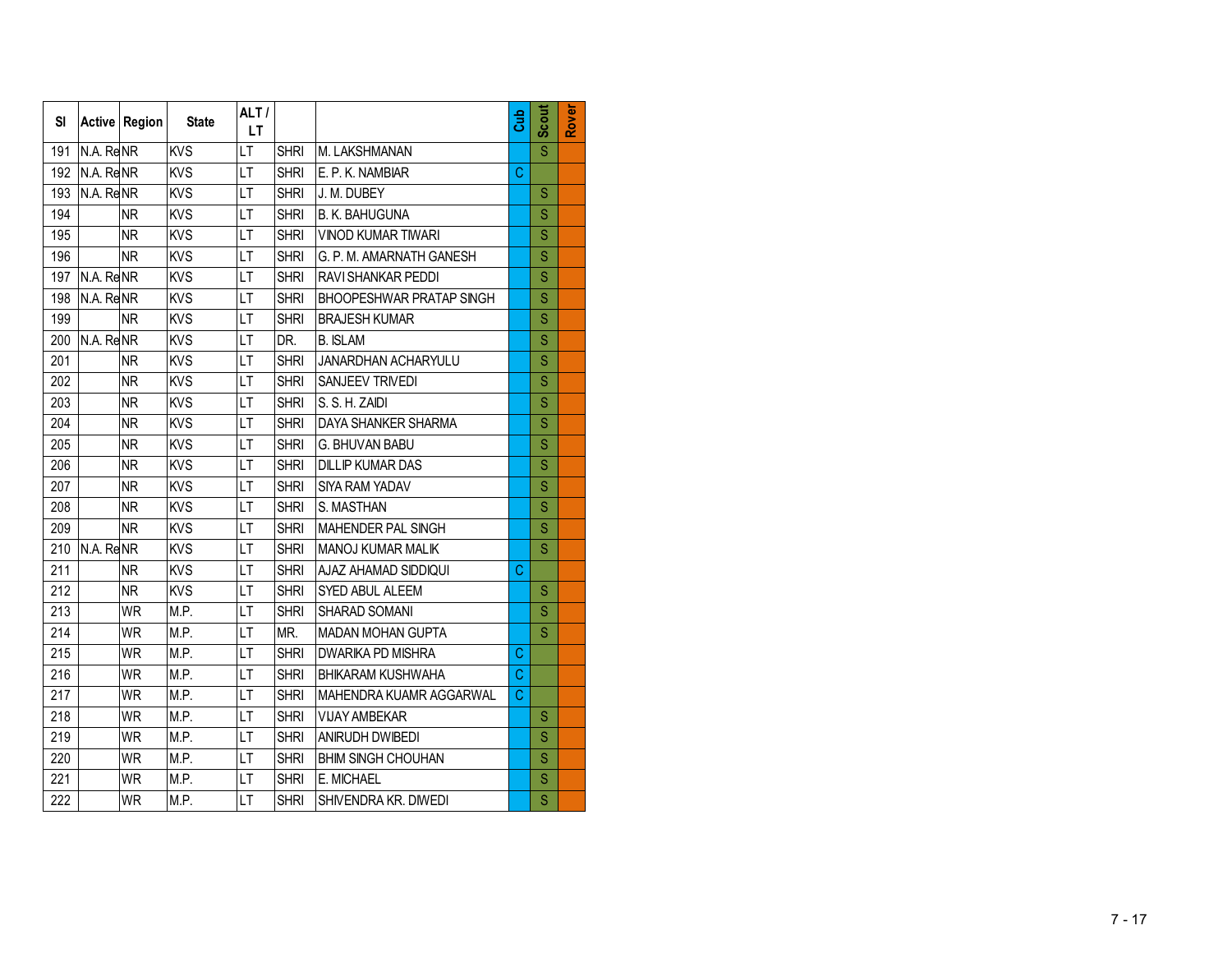| <b>SI</b> | Active Region | <b>State</b> | ALT/<br>LT.              |             |                               | Gub | Scout | Rover        |
|-----------|---------------|--------------|--------------------------|-------------|-------------------------------|-----|-------|--------------|
| 223       | <b>WR</b>     | M.P.         | LT                       | <b>SHRI</b> | JAGDISH KR. NAMDEO            |     | Ś     |              |
| 224       | <b>WR</b>     | M.P.         | LT                       | <b>SHRI</b> | <b>KRISHNA PAL SINGH</b>      |     | S     |              |
| 225       | <b>WR</b>     | M.P.         | $\overline{LT}$          | <b>SHRI</b> | RAM NARESH TIWARI             |     | Ś     |              |
| 226       | <b>WR</b>     | M.P.         | LT                       | <b>SHRI</b> | R. K. TIWARI                  |     |       | $\mathsf{R}$ |
| 227       | <b>WR</b>     | M.P.         | LT                       | <b>SHRI</b> | R. C. RANA                    |     | S     |              |
| 228       | <b>WR</b>     | M.P.         | LT                       | <b>SHRI</b> | L. N. SHARMA                  |     | S     |              |
| 229       | <b>WR</b>     | M.P.         | LT                       | <b>SHRI</b> | HIDAYATULLAH SIDDIQUI         |     | S     |              |
| 230       | <b>WR</b>     | M.P.         | LT                       | <b>SHRI</b> | <b>VIKRAM SINGH CHOUHAN</b>   | C   |       |              |
| 231       | <b>WR</b>     | M.P.         | LT                       | DR.         | M. L. SONI                    |     | S     |              |
| 232       | <b>WR</b>     | M.P.         | LT                       | DR.         | SATYA NARAYAN PANDEY          |     | S     |              |
| 233       | <b>WR</b>     | M.P.         | LT                       | <b>SHRI</b> | S. NANDAN SHRIVASTAVA         |     | S     |              |
| 234       | <b>WR</b>     | M.P.         | LT                       | <b>SHRI</b> | OM PRAKASH SHARMA             |     | S     |              |
| 235       | <b>WR</b>     | M.P.         | LT                       | <b>SHRI</b> | BANWARILAL SHARMA             |     | Ś     |              |
| 236       | <b>WR</b>     | M.P.         | LT                       | <b>SHRI</b> | <b>VISHAL SINGH BHADORIYA</b> |     | S     |              |
| 237       | <b>WR</b>     | M.P.         | LT                       | <b>SHRI</b> | PRAKASH DISORIYA              |     | S     |              |
| 238       | <b>WR</b>     | Maha.        | LT                       | <b>SHRI</b> | MADAN YASHWANT RAO            |     | S     |              |
| 239       | <b>WR</b>     | Maha.        | LT                       | <b>SHRI</b> | U.B. LANKE                    |     | Ś     |              |
| 240       | <b>WR</b>     | Maha.        | LT                       | <b>SHRI</b> | <b>GOPAL RAMRATAN CHANDAK</b> |     | S     |              |
| 241       | <b>WR</b>     | Maha.        | LT                       | <b>SHRI</b> | DIWAKAR DINKAR RAO MUNJE      |     | S     |              |
| 242       | <b>WR</b>     | Maha.        | LT                       | <b>SHRI</b> | U. S. NERKAR                  |     | S     |              |
| 243       | <b>WR</b>     | Maha.        | LT                       | <b>SHRI</b> | RAMDAS CHANDRABHANJI          |     | S     |              |
| 244       | <b>WR</b>     | Maha.        | LT                       | <b>SHRI</b> | MANOHAR DHARAMJI KAMBLE       |     | S     |              |
| 245       | <b>WR</b>     | Maha.        | LT                       | <b>SHRI</b> | V.G. SHINDE                   |     | S     |              |
| 246       | <b>WR</b>     | Maha.        | LT                       | <b>SHRI</b> | S. S. KULKARNI                |     | S     |              |
| 247       | <b>WR</b>     | Maha.        | LT                       | <b>SHRI</b> | NALAVADE RAJENDRA VINAYAK     |     | S     |              |
| 248       | <b>WR</b>     | Maha.        | LT                       | <b>SHRI</b> | Vasantrao Shesharao Kale      |     | S     |              |
| 249       | <b>WR</b>     | Maha.        | LT                       | <b>SHRI</b> | <b>GAIKWAD PRASANTH S.</b>    |     | S     |              |
| 250       | <b>WR</b>     | Maha.        | $\overline{\mathsf{LT}}$ | <b>SHRI</b> | <b>SUBRATA BARAI</b>          |     | S     |              |
| 251       | <b>WR</b>     | Maha.        | LT                       | <b>SHRI</b> | ARUN SIDRAM SAPATALE          |     | S     |              |
| 252       | <b>WR</b>     | Maha.        | LT                       | <b>SHRI</b> | KARDAK PRABHAKAR              | C   |       |              |
| 253       | <b>WR</b>     | Maha.        | LT                       | <b>SHRI</b> | S. B. DAMBALKAR               | Ċ   |       |              |
| 254       | <b>WR</b>     | Maha.        | LT                       | DR.         | Cyrus B. Wadia                |     | Ś     |              |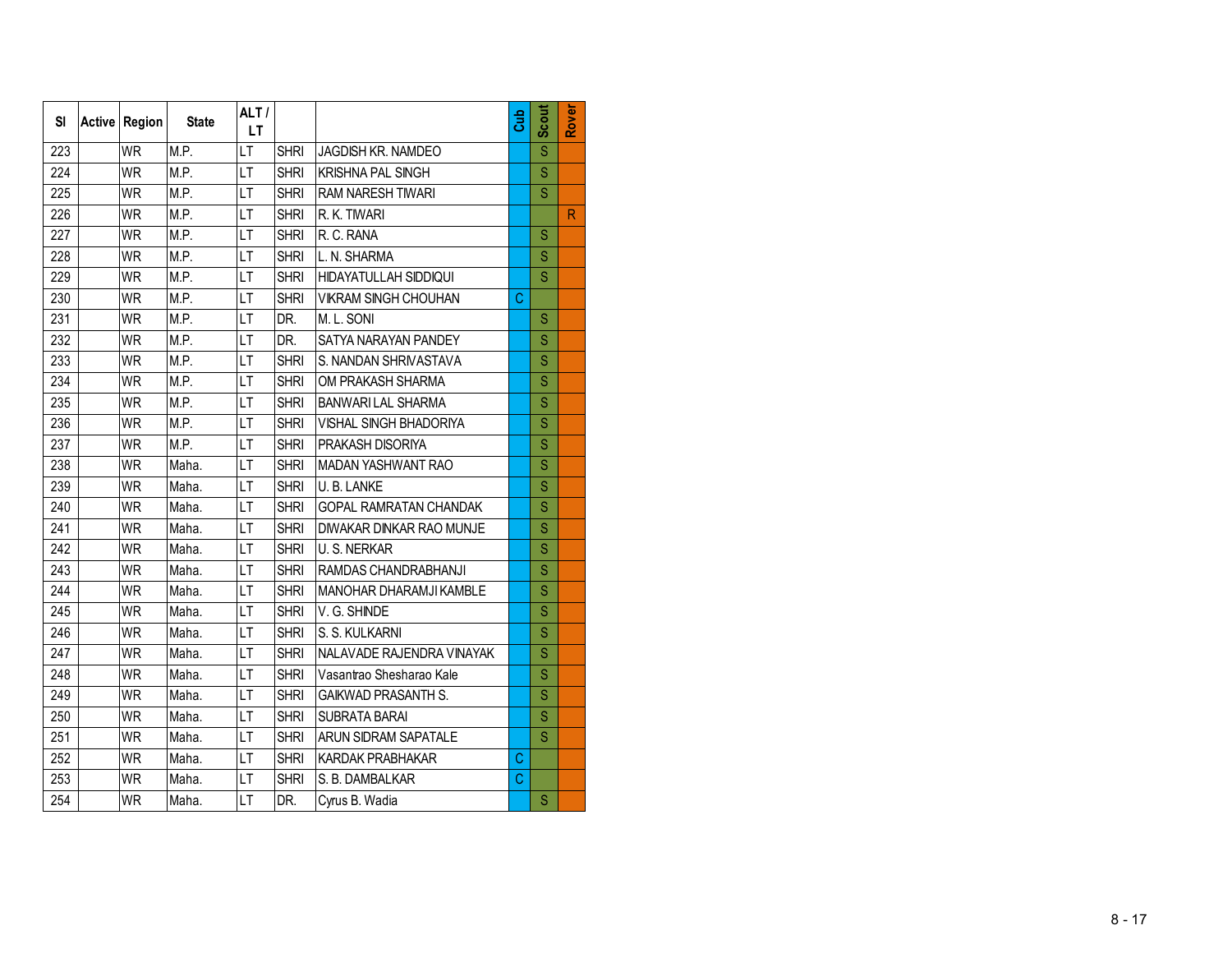| SI  | <b>Active Region</b> | <b>State</b> | ALT/<br>LТ      |             |                               | Cub | Scout | Rover |
|-----|----------------------|--------------|-----------------|-------------|-------------------------------|-----|-------|-------|
| 255 | <b>WR</b>            | Maha.        | LT              | DR.         | <b>VILAS SHANKAR POWAR</b>    |     | S     |       |
| 256 | <b>WR</b>            | Maha.        | LT              | <b>SHRI</b> | PAWAR BHASKAR VIKRAM          |     | S     |       |
| 257 | <b>WR</b>            | Maha.        | LT              | <b>SHRI</b> | <b>GIRISH MANOHAR KAMBLE</b>  |     | S     |       |
| 258 | <b>WR</b>            | Maha.        | LT              | <b>SHRI</b> | VINOD HANMATTRAO BHONSLE      |     | S     |       |
| 259 | <b>WR</b>            | Maha.        | LT              | <b>SHRI</b> | RAPHAEL JOHN SWAMY            |     | S     |       |
| 260 | <b>WR</b>            | Maha.        | LT              | <b>SHRI</b> | <b>BABURAO SHANKAR POTE</b>   |     | S     |       |
| 261 | <b>WR</b>            | Maha.        | LT              | <b>SHRI</b> | PRAKASH Onkar BHORE           |     | S     |       |
| 262 | <b>WR</b>            | Maha.        | LT              | <b>SHRI</b> | SUDHAKAR J. ANDOLE            |     | Ś     |       |
| 263 | <b>WR</b>            | Maha.        | LT              | <b>SHRI</b> | MAHALE KASHINATH ATMARAM      |     | S     |       |
| 264 | WR                   | Maha.        | LT              | <b>SHRI</b> | RAGHUNATH D. WAGH             |     | S     |       |
| 265 | <b>WR</b>            | Maha.        | LT              | <b>SHRI</b> | Arun Shankar Rao Talhar       |     | S     |       |
| 266 | <b>WR</b>            | Maha.        | LT              | <b>SHRI</b> | R.V. PAGARE                   |     | S     |       |
| 267 | <b>WR</b>            | Maha.        | LT              | <b>SHRI</b> | ARUN TRIMAKRAO KALE           |     | S     |       |
| 268 | <b>WR</b>            | Maha.        | LT              | <b>SHRI</b> | Bhagwan NARAIN JAMKAR         |     | S     |       |
| 269 | <b>WR</b>            | Maha.        | LT              | <b>SHRI</b> | R. N. GAWANDE                 |     | S     |       |
| 270 | <b>WR</b>            | Maha.        | LT              | <b>SHRI</b> | RAVINDRA VAMAN BACHHAV        |     | S     |       |
| 271 | <b>WR</b>            | Maha.        | LT              | <b>SHRI</b> | LOHAR SURESH SHIVCHARAN       |     | S     |       |
| 272 | <b>WR</b>            | Maha.        | LT              | <b>SHRI</b> | VASANT NARAYAN MANE           | C   |       |       |
| 273 | <b>WR</b>            | Maha.        | LT              | <b>SHRI</b> | <b>UDDHAV RAJARAM SHINDE</b>  | C   |       |       |
| 274 | <b>WR</b>            | Maha.        | LT              | <b>SHRI</b> | RAHUL MANIK TAKALE            | C   |       |       |
| 275 | <b>WR</b>            | Maha.        | LT              | <b>SHRI</b> | HEMANT PURUSHOTTAM PATIL      |     | S     |       |
| 276 | <b>WR</b>            | Maha.        | LT              | <b>SHRI</b> | SURENDRA MACHHINDRA SHINDE    |     | S     |       |
| 277 | <b>WR</b>            | Maha.        | LT              | <b>SHRI</b> | YADAV SHANKAR RAMCHANDRA      | C   |       |       |
| 278 | <b>WR</b>            | Maha.        | LT              | <b>SHRI</b> | GHANSHYAM VITTHALRAOBARAPATRE |     | S     |       |
| 279 | <b>WR</b>            | Maha.        | LT              | <b>SHRI</b> | BHALCHANDRA NAMDEO SONAWA     | С   |       |       |
| 280 | <b>WR</b>            | Maha.        | LT              | SMT.        | ANGELINA V. BHAKRE            |     | S     |       |
| 281 | <b>WR</b>            | Maha.        | LT              | SMT.        | <b>JYOTI PHADNIS</b>          |     | S     |       |
| 282 | <b>WR</b>            | Maha.        | $\overline{LT}$ | <b>SHRI</b> | KASHINATH BABURAO BUCHADE     |     | S     |       |
| 283 | <b>WR</b>            | Maha.        | LT              | <b>SHRI</b> | S. H. MEHEKARE                | C   |       |       |
| 284 | <b>WR</b>            | Maha.        | LT              | <b>SHRI</b> | DILIP D. NEVASE               |     | S     |       |
| 285 | <b>WR</b>            | Maha.        | LT              | <b>SHRI</b> | MAHADEV BASAPPA PATIL         | C   |       |       |
| 286 | <b>NER</b>           | Mani         | LT              | <b>SHRI</b> | P. X. FRANCIS                 |     | S     |       |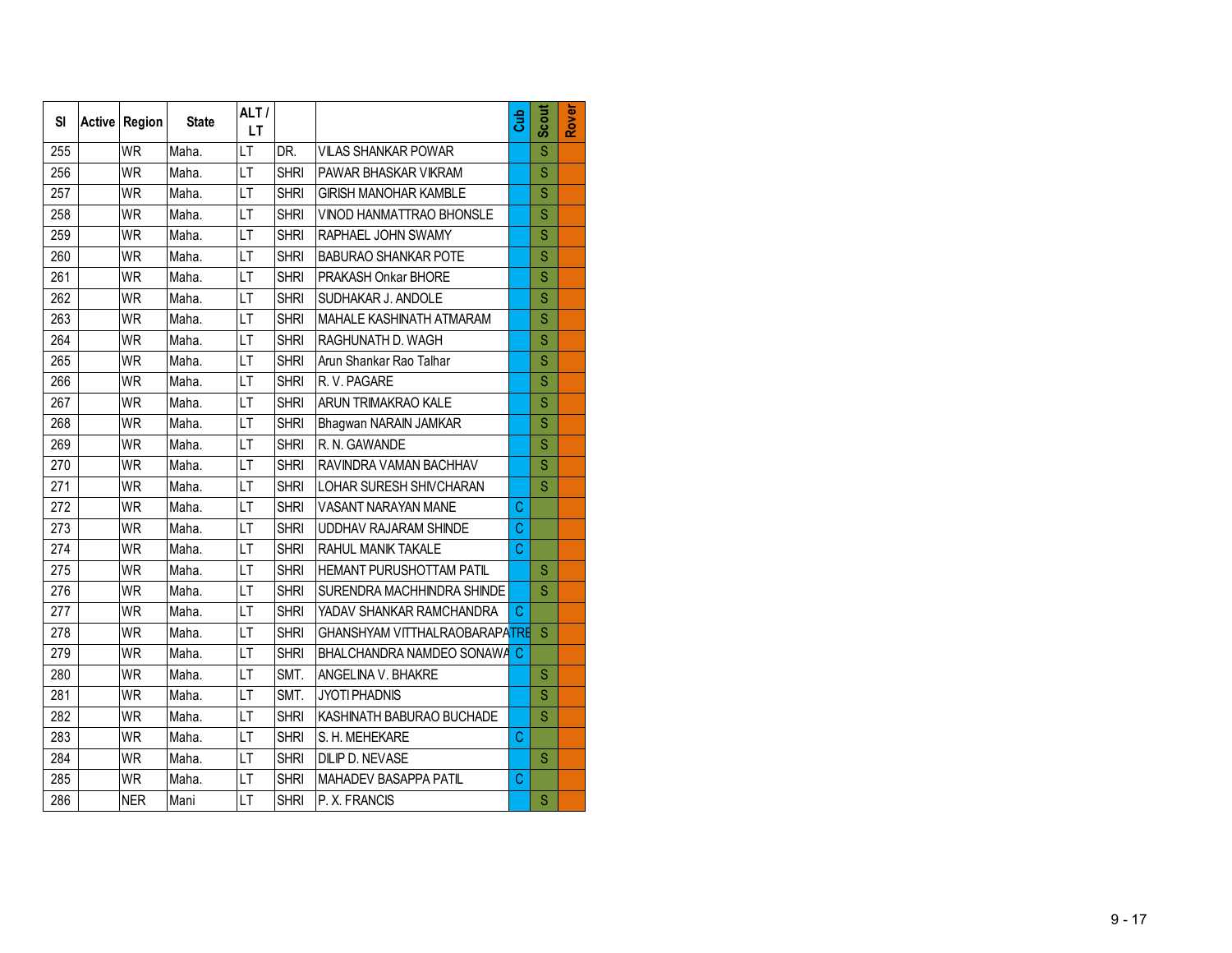| SI  |              | Active Region | <b>State</b> | ALT/<br><b>LT</b>        |             |                             | Cub | <b>Scout</b>            | Rover                   |
|-----|--------------|---------------|--------------|--------------------------|-------------|-----------------------------|-----|-------------------------|-------------------------|
| 287 |              | <b>NER</b>    | Mizo.        | LT                       | <b>SHRI</b> | K. THANKHUMA                |     | $\overline{\mathsf{s}}$ |                         |
| 288 | Not Acti NR  |               | N.E.Rly      | īт                       | <b>SHRI</b> | PARTHA SARATHI BISWAS       |     | S                       |                         |
| 289 | Not Acti NR  |               | N.E.Rly      | $\overline{\mathsf{LT}}$ | <b>SHRI</b> | J. P. TIWARI                | C   |                         |                         |
| 290 |              | <b>NR</b>     | N.E.Rly      | LT                       | <b>SHRI</b> | J. P. PANDEY                |     | S                       |                         |
| 291 |              | <b>NR</b>     | N.E.Rly      | LT                       | <b>SHRI</b> | ASHOK KR. SRIVASTAVA        | C   |                         |                         |
| 292 |              | <b>NR</b>     | N.E.Rly      | LT                       | <b>SHRI</b> | ANUJ RANJAN                 |     |                         | R                       |
| 293 |              | <b>NR</b>     | N.E.Rly      | LT                       | <b>SHRI</b> | DEEPENDRA KUMAR SINHA       |     | S                       |                         |
| 294 | Not Acti NER |               | N.F.Rly      | LT                       | <b>SHRI</b> | <b>DINESH KUMAR KALITA</b>  |     | S                       |                         |
| 295 |              | <b>NR</b>     | Northern R   | LT                       | <b>SHRI</b> | KAILASH NATH SETH           |     | S                       |                         |
| 296 |              | <b>NR</b>     | Northern R   | LT                       | <b>SHRI</b> | AJIT SINGH BHIMBRAW         |     |                         | $\mathsf{R}$            |
| 297 |              | <b>NR</b>     | Northern R   | LT                       | <b>SHRI</b> | <b>B. D. KALRA</b>          | C   |                         |                         |
| 298 |              | <b>NR</b>     | Northern R   | LT                       | <b>SHRI</b> | C. M. GAUTAM                |     | S                       |                         |
| 299 |              | <b>NR</b>     | Northern R   | LT                       | <b>SHRI</b> | <b>SANJAY KUMAR</b>         | Ć   |                         |                         |
| 300 |              | <b>NR</b>     | Northern R   | LT                       | <b>SHRI</b> | RAJESH BABBAR               |     | S                       |                         |
| 301 |              | <b>NR</b>     | N.V.S.       | LT                       | MR.         | Hanuman Prasad              |     | S                       |                         |
| 302 |              | <b>WR</b>     | N.W.Rly      | LT                       | <b>SHRI</b> | JAI GOVIND JANGID           |     |                         | R                       |
| 303 | Not Acti NER |               | Naga.        | LT                       | <b>SHRI</b> | LUOPRALIE USOU              |     | S                       |                         |
| 304 |              | <b>NHQ</b>    | <b>NHQ</b>   | LT                       | <b>SHRI</b> | KRISHNASWAMY R.             |     |                         | $\overline{\mathsf{R}}$ |
| 305 |              | <b>NHQ</b>    | <b>NHQ</b>   | LT                       | <b>SHRI</b> | <b>MAHINDER SHARMA</b>      |     |                         | R                       |
| 306 |              | <b>NHQ</b>    | <b>NHQ</b>   | LT                       | <b>SHRI</b> | SMRITI SOURABH RAY          | C   |                         |                         |
| 307 |              | <b>NHQ</b>    | <b>NHQ</b>   | LT                       | <b>SHRI</b> | M. S. QURESHI               |     |                         | R                       |
| 308 |              | <b>NHQ</b>    | <b>NHQ</b>   | LT                       | <b>SHRI</b> | AMAR B. CHETTRI             |     | S                       |                         |
| 309 |              | <b>NHQ</b>    | <b>NHQ</b>   | LT                       | <b>SHRI</b> | R. K. KAUSHIK               |     |                         | $\mathsf{R}$            |
| 310 |              | <b>NHQ</b>    | <b>NHQ</b>   | LT                       | <b>SHRI</b> | ARUN CHANDRA PATAR          | C   |                         |                         |
| 311 |              | <b>NHQ</b>    | <b>NHQ</b>   | LT                       | <b>SHRI</b> | SIDDHARTH MOHANTY           |     | S                       |                         |
| 312 |              | <b>NHQ</b>    | <b>NHQ</b>   | LT                       | <b>SHRI</b> | ANALENDRA SARMA             |     | S                       |                         |
| 313 |              | <b>NHQ</b>    | <b>NHQ</b>   | LT                       | <b>SHRI</b> | <b>ARUP SARKAR</b>          |     |                         | $\mathsf{R}$            |
| 314 |              | <b>NR</b>     | Northern R   | LT                       | <b>SHRI</b> | C. J. KALRA                 |     |                         | R                       |
| 315 |              | <b>NHQ</b>    | <b>NVS</b>   | LT                       | <b>SHRI</b> | K. C. Joshi                 |     | S                       |                         |
| 316 | Not Acti ER  |               | Orissa       | LT                       | <b>SHRI</b> | R.K.DAS                     |     | S                       |                         |
| 317 |              | ER            | Orissa       | LT                       | <b>SHRI</b> | MIHIR RANJAN PATTANAIK      |     | $\overline{\mathbf{S}}$ |                         |
| 318 |              | ER            | Orissa       | LT                       | <b>SHRI</b> | PITABAS PATTNAIK            |     | S                       |                         |
| 319 |              | ER            | Orissa       | LT                       | <b>SHRI</b> | L. M. PATTNAIK              |     | $\overline{\mathsf{s}}$ |                         |
| 320 |              | ER            | Orissa       | LT                       | <b>SHRI</b> | SUDERSAN PRADHAN            |     | S                       |                         |
| 321 |              | ER            | Orissa       | LT                       | <b>SHRI</b> | <b>TUSHAR KANTI ACHARYA</b> |     | $\overline{\mathsf{s}}$ |                         |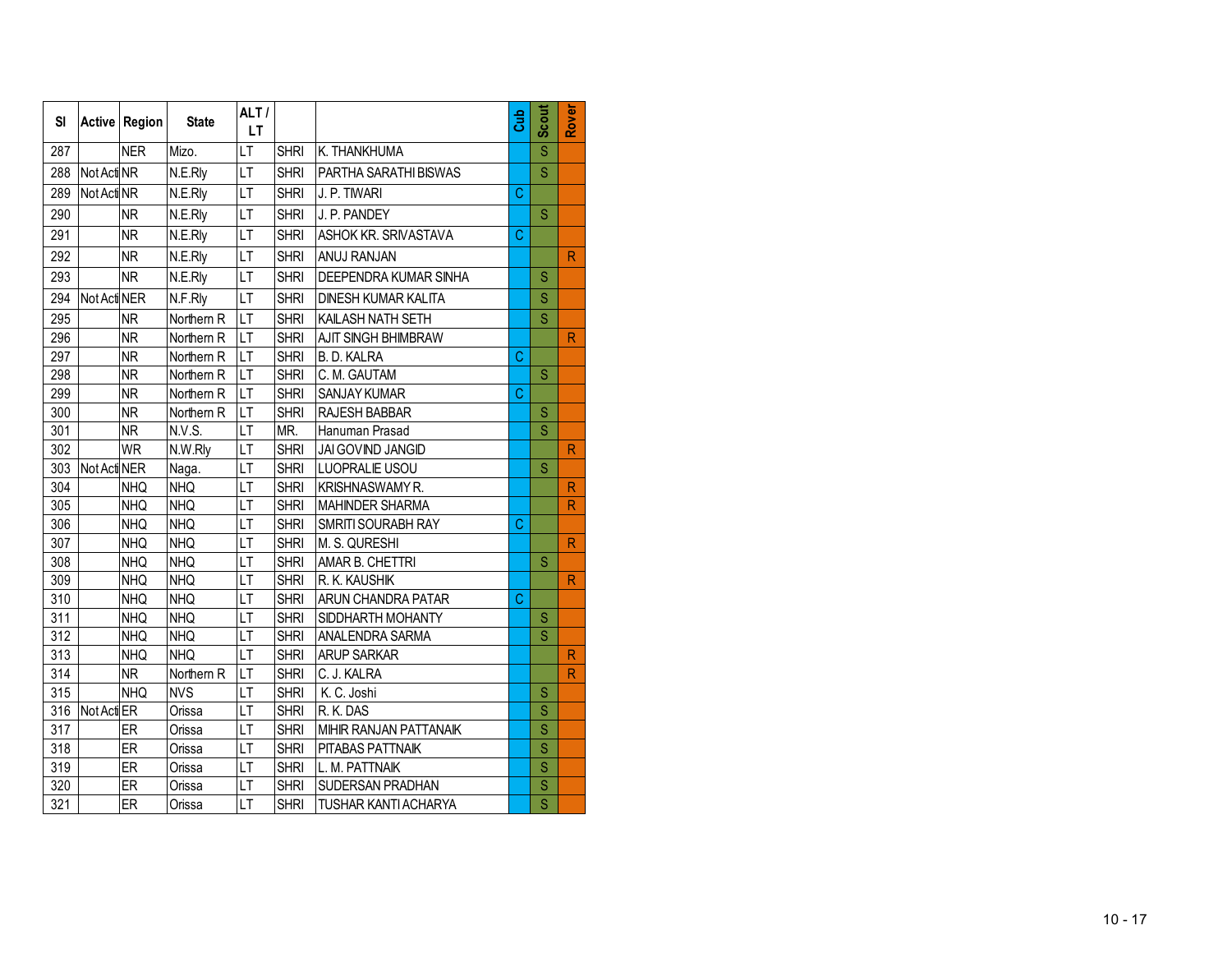| SI  |             | Active Region | <b>State</b> | ALT/<br><b>LT</b> |             |                               | Gub | <b>Scout</b>            | Rover |
|-----|-------------|---------------|--------------|-------------------|-------------|-------------------------------|-----|-------------------------|-------|
| 322 |             | ER            | Orissa       | LT                | <b>SHRI</b> | SURAJIT SEN                   |     | Ś                       |       |
| 323 |             | ER            | Orissa       | LT                | <b>SHRI</b> | PRANA KRUSHNA BEHERA          |     | S                       |       |
| 324 |             | ER            | Orissa       | LT                | <b>SHRI</b> | <b>RABINDRA PRASAD</b>        |     | Ś                       |       |
| 325 |             | ER            | Orissa       | LT                | <b>SHRI</b> | RAMA MURTHY DORA              |     | Ś                       |       |
| 326 |             | ER            | Orissa       | LT                | <b>SHRI</b> | <b>TRINATH THAKUR</b>         |     | Ś                       |       |
| 327 |             | ER            | Orissa       | LT                | <b>SHRI</b> | <b>CHANDRA SEKHAR PARIDA</b>  |     | S                       |       |
| 328 |             | ER            | Orissa       | LT                | <b>SHRI</b> | BIPIN BEHARI KAR              |     | Ś                       |       |
| 329 |             | ER            | Orissa       | LT                | <b>SHRI</b> | AMBIKA PRASAD DAS             |     | S                       |       |
| 330 |             | <b>NR</b>     | Punjab       | LT                | <b>SHRI</b> | <b>MOHINDER PAL SINGH</b>     |     | Ś                       |       |
| 331 |             | <b>NR</b>     | Punjab       | LT                | <b>SHRI</b> | <b>JASPAL SINGH</b>           |     | Ś                       |       |
| 332 |             | <b>NR</b>     | Punjab       | LT                | <b>SHRI</b> | <b>BHUPINDER SINGH CHEEMA</b> |     | $\overline{\mathsf{s}}$ |       |
| 333 |             | <b>NR</b>     | Punjab       | LT                | <b>SHRI</b> | <b>BELA SINGH</b>             | Ć   |                         |       |
| 334 |             | <b>NR</b>     | Punjab       | LT                | <b>SHRI</b> | MADAN M. BHASKAR              |     | Ś                       |       |
| 335 |             | <b>NR</b>     | Punjab       | $\overline{LT}$   | <b>SHRI</b> | PRITAM SINGH PANDHI           |     | Ś                       |       |
| 336 |             | <b>NR</b>     | Punjab       | LT                | <b>SHRI</b> | HASMAT SINGH TEKCHANDANI      |     | Ś                       |       |
| 337 |             | <b>NR</b>     | Punjab       | LT                | <b>SHRI</b> | <b>ONKAR SINGH</b>            | C   |                         |       |
| 338 |             | <b>SR</b>     | Punjab       | LT                | <b>SHRI</b> | <b>TAPINDER SINGH</b>         |     | Ś                       |       |
| 339 | Not Acti WR |               | Raj.         | LT                | <b>SHRI</b> | R. S. KASERA                  | Ċ   |                         |       |
| 340 |             | <b>WR</b>     | Raj.         | LT                | <b>SHRI</b> | RAM SINGH CHUNDAWAT           |     | S                       |       |
| 341 |             | <b>WR</b>     | Raj.         | LT                | <b>SHRI</b> | CHANDRA MOHAN MATHUR          | C   |                         |       |
| 342 |             | <b>WR</b>     | Raj.         | LT                | <b>SHRI</b> | BHAGWATI PRASAD AMETA         |     | S                       |       |
| 343 |             | <b>WR</b>     | Raj.         | LT                | <b>SHRI</b> | L. N. SUTHAR                  | C   |                         |       |
| 344 |             | <b>WR</b>     | Raj.         | LT                | <b>SHRI</b> | NARAYAN SINGH SANKHLA         | Ć   |                         |       |
| 345 |             | <b>WR</b>     | Raj.         | LT                | DR.         | MOHAN LAL SHARMA              |     |                         | R     |
| 346 | Not Acti WR |               | Raj.         | LT                | <b>SHRI</b> | <b>GYAN SINGH CHOUHAN</b>     |     | S                       |       |
| 347 |             | <b>WR</b>     | Raj.         | LT                | <b>SHRI</b> | R. S. SHEKHAWAT               |     | S                       |       |
| 348 |             | <b>WR</b>     | Raj.         | LT                | <b>SHRI</b> | ABHAY SINGH SHEKHAWAT         |     | S                       |       |
| 349 |             | <b>WR</b>     | Raj.         | LT                | <b>SHRI</b> | D. S. SAINANI                 |     | Ś                       |       |
| 350 |             | <b>WR</b>     | Rai.         | LT                | <b>SHRI</b> | R. S. SHEKHAWAT               |     |                         | R     |
| 351 |             | WR            | Raj.         | LT                | <b>SHRI</b> | <b>INDER LAL AMETA</b>        |     | S                       |       |
| 352 |             | <b>WR</b>     | Raj.         | LT                | <b>SHRI</b> | <b>BAJRANG LAL SWAMI</b>      |     | Ś                       |       |
| 353 |             | <b>WR</b>     | Raj.         | LT                | <b>SHRI</b> | MAHIPAL SINGH TANWAR          |     | Ś                       |       |
| 354 |             | <b>WR</b>     | Raj.         | LT                | <b>SHRI</b> | M. C. SWAMY                   | C   |                         |       |
| 355 |             | <b>WR</b>     | Raj.         | LT                | <b>SHRI</b> | RAJENDRA PRASAD ACHARYA       |     | S                       |       |
| 356 |             | <b>WR</b>     | Raj.         | LT                | <b>SHRI</b> | PRAHLAD RAI JANGIR            |     | Ś                       |       |
| 357 |             | <b>WR</b>     | Raj.         | LT                | <b>SHRI</b> | PURAN SINGH SHEKHAWAT         |     | $\overline{\mathsf{s}}$ |       |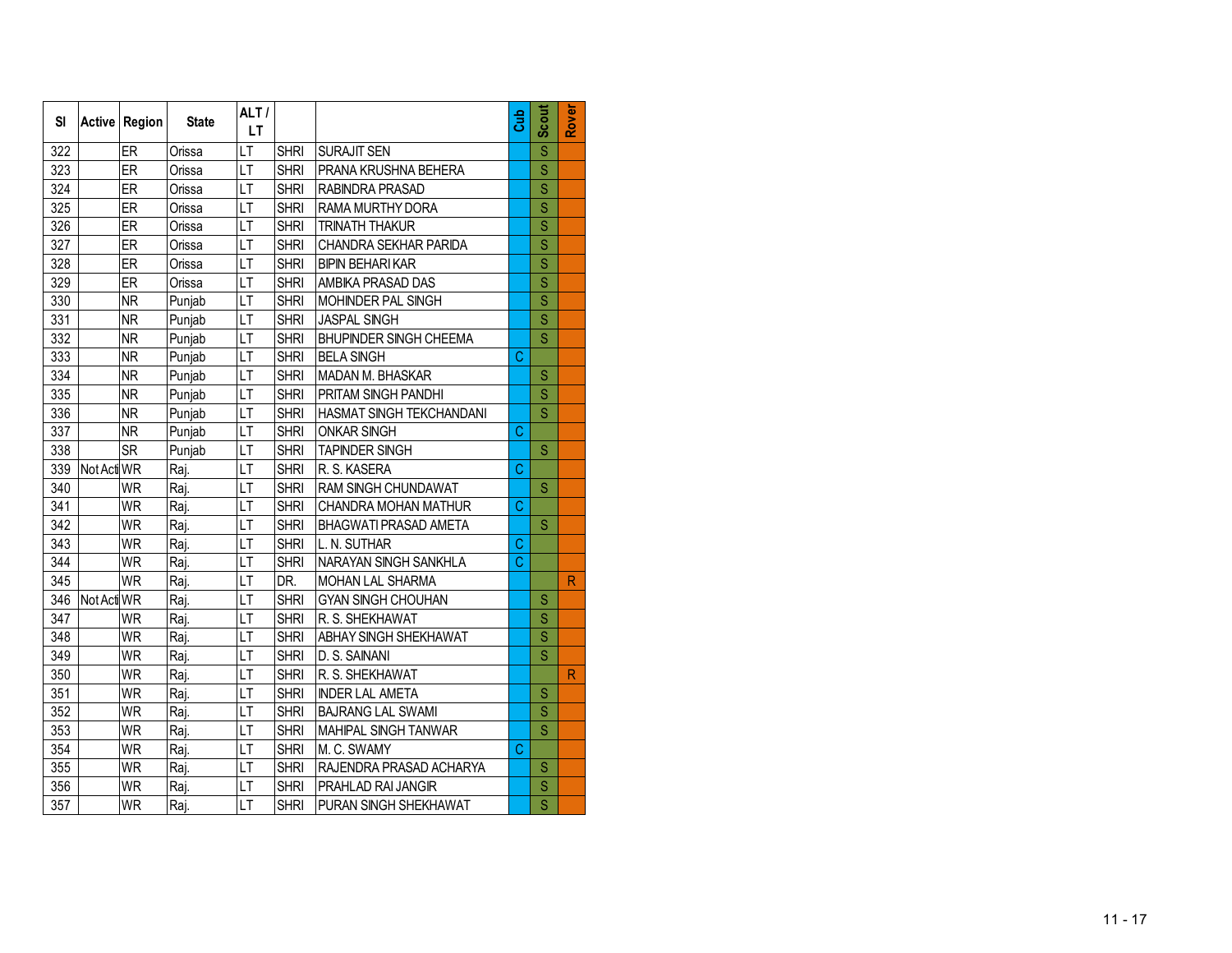| SI  | Active Region | <b>State</b> | ALT/<br><b>LT</b> |             |                              | Cub            | Scout                   | Rover                   |
|-----|---------------|--------------|-------------------|-------------|------------------------------|----------------|-------------------------|-------------------------|
| 358 | <b>WR</b>     | Raj.         | LT                | <b>SHRI</b> | <b>DEVANAND PUROHIT</b>      | $\overline{C}$ |                         |                         |
| 359 | <b>WR</b>     | Raj.         | LT                | DR.         | <b>B. D. SHARMA</b>          |                | S                       |                         |
| 360 | <b>WR</b>     | Raj.         | LT                | <b>SHRI</b> | RAJENDRA PRASSAD SHARMA      |                | S                       |                         |
| 361 | <b>WR</b>     | Raj.         | LT                | <b>SHRI</b> | <b>GOPARAM MALI</b>          |                | S                       |                         |
| 362 | <b>WR</b>     | Raj.         | LT                | <b>SHRI</b> | <b>GOPARAM MALI</b>          | С              |                         |                         |
| 363 | <b>WR</b>     | Raj.         | LT                | <b>SHRI</b> | K.M. DEORA                   | Ċ              |                         |                         |
| 364 | WR            | Raj.         | LT                | <b>SHRI</b> | <b>BANSIDHAR SHARMA</b>      | Ċ              |                         |                         |
| 365 | <b>WR</b>     | Raj.         | LT                | <b>SHRI</b> | VINOD DUTT JOSHI             |                | S                       |                         |
| 366 | <b>WR</b>     | Raj.         | LT                | <b>SHRI</b> | <b>BABU SINGH RAJPUROHIT</b> |                | S                       |                         |
| 367 | <b>WR</b>     | Raj.         | LT                | <b>SHRI</b> | <b>LALLU RAM SHARMA</b>      |                | $\overline{\mathsf{S}}$ |                         |
| 368 | <b>WR</b>     | Raj.         | LT                | <b>SHRI</b> | MADHUSUDHAN SHARMA           |                | $\overline{\mathsf{S}}$ |                         |
| 369 | <b>WR</b>     | Raj.         | LT                | <b>SHRI</b> | <b>HIRANATH GOSWAMI</b>      |                | $\overline{\mathsf{s}}$ |                         |
| 370 | <b>WR</b>     | Raj.         | LT                | <b>SHRI</b> | SUBHASH CHANDRA              | $\mathbf C$    |                         |                         |
| 371 | <b>WR</b>     | Raj.         | LT                | <b>SHRI</b> | R. N. BHANOT                 | $\overline{C}$ |                         |                         |
| 372 | <b>WR</b>     | Raj.         | LT                | <b>SHRI</b> | MAHENDRA SINGH RATHORE       |                | S                       |                         |
| 373 | <b>WR</b>     | Raj.         | LT                | DR.         | <b>DAMODAR SHARMA</b>        |                |                         | $\overline{\mathsf{R}}$ |
| 374 | <b>WR</b>     | Raj.         | LT                | <b>SHRI</b> | MAHESH KUMAR BHARDWAJ        |                | S                       |                         |
| 375 | <b>WR</b>     | Raj.         | LT                | <b>SHRI</b> | <b>BANNA LAL</b>             |                | S                       |                         |
| 376 | <b>WR</b>     | Raj.         | LT                | <b>SHRI</b> | RAMAWTAR SABLANIA            | C              |                         |                         |
| 377 | <b>WR</b>     | Raj.         | LT                | <b>SHRI</b> | KAMAL KISHOR PUROHIT         |                | S                       |                         |
| 378 | <b>WR</b>     | Raj.         | LT                | <b>SHRI</b> | VINOD KUMAR SHARMA           | C              |                         |                         |
| 379 | <b>WR</b>     | Raj.         | LT                | <b>SHRI</b> | RAGHUVEER SINGH              |                | S                       |                         |
| 380 | <b>WR</b>     | Raj.         | LT                | <b>SHRI</b> | VINOD KUMAR MEHRA            |                | Ś                       |                         |
| 381 | <b>SR</b>     | S.C.Rly      | LT                | <b>SHRI</b> | K. GOVINDA RAJULA            |                | Ś                       |                         |
| 382 | <b>SR</b>     | S.C.Rly      | LT                | <b>SHRI</b> | G. V. KAMESWARA RAO          |                |                         | R                       |
| 383 | <b>SR</b>     | S.C.Rly      | LT                | <b>SHRI</b> | A. S. PREMNATH               |                |                         | $\mathsf{R}$            |
| 384 | <b>SR</b>     | S.C.Rly      | LT                | <b>SHRI</b> | T. D. GOURISHANKAR RAO       |                | S                       |                         |
| 385 | <b>SR</b>     | S.C.Rly      | LT                | <b>SHRI</b> | P. PEETHAMBARAM              |                | S                       |                         |
| 386 | <b>SR</b>     | S.C.Rly      | LT                | <b>SHRI</b> | J. S. SUBRAHAMANYAN          |                | Ś                       |                         |
| 387 | <b>SR</b>     | S.C.Rly      | LT                | <b>SHRI</b> | B. RAMACHANDRA RAO           |                | S                       |                         |
| 388 | <b>SR</b>     | S.C.Rly      | LT                | <b>SHRI</b> | M. NARASIM LOO               |                | $\overline{\mathsf{S}}$ |                         |
| 389 | <b>SR</b>     | S.C.Rly      | LT                | <b>SHRI</b> | O. SUBBA RAO                 |                | $\overline{\mathsf{s}}$ |                         |
| 390 | <b>SR</b>     | S.C.Rly      | LT                | <b>SHRI</b> | P. MARK                      |                | Ś                       |                         |
| 391 | <b>SR</b>     | S.C.Rly      | LT                | COL.        | C. M. PAGAR                  |                | $\overline{\mathsf{s}}$ |                         |
| 392 | <b>SR</b>     | S.C.Rly      | LT                | <b>SHRI</b> | K. MOHAN RAO                 |                |                         | $\mathsf{R}$            |
| 393 | <b>SR</b>     | S.C.Rly      | LT                | <b>SHRI</b> | D. R. K. SHARMA              | C              |                         |                         |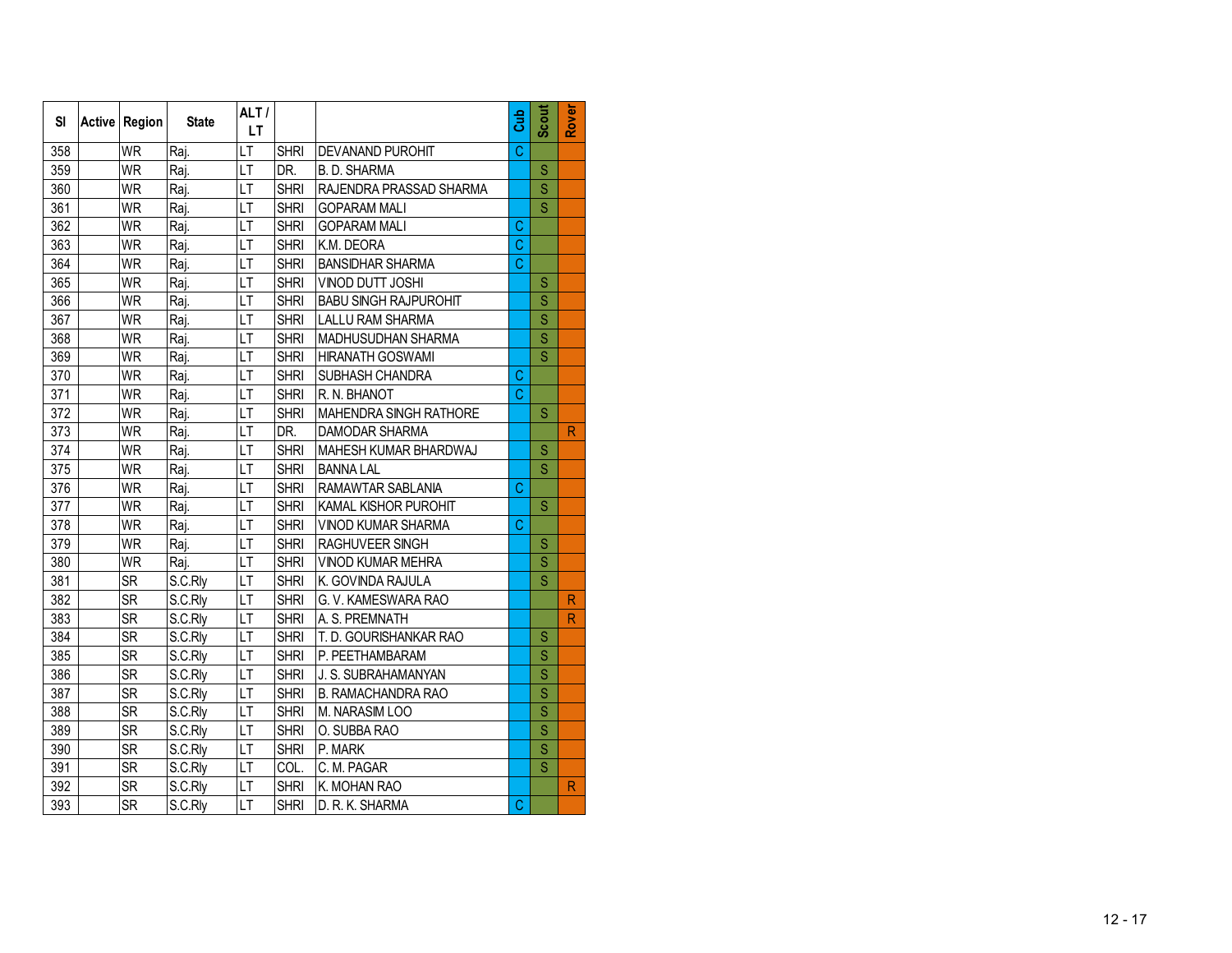| SI  | Active Region | <b>State</b>      | ALT/<br><b>LT</b> |             |                            | Cub            | <b>Scout</b>            | Rover                   |
|-----|---------------|-------------------|-------------------|-------------|----------------------------|----------------|-------------------------|-------------------------|
| 394 | ER            | S.E.Rly           | LT                | <b>SHRI</b> | G. P. GHOSH                | $\overline{C}$ |                         |                         |
| 395 | ER            | S.E.Rly           | LT                | <b>SHRI</b> | MD. YUSUF                  |                | S                       |                         |
| 396 | ER            | S.E.Rly           | LT                | <b>SHRI</b> | RAM PRASAD LYE             |                | S                       |                         |
| 397 | <b>SR</b>     | S.Rly             | LT                | <b>SHRI</b> | S. H. N. SHANMUGA SUNDRAM  |                |                         | $\overline{R}$          |
| 398 | SR            | S.Rly             | LT                | <b>SHRI</b> | M. CHALLAMANICKAM          |                | Ś                       |                         |
| 399 | <b>SR</b>     | S.Rly             | LT                | <b>SHRI</b> | S. S. KUNJITHAPATHAM       |                |                         | $\overline{\mathsf{R}}$ |
| 400 | <b>SR</b>     | S.Rly             | LT                | <b>SHRI</b> | R. S. ANBARASAN            |                | S                       |                         |
| 401 | <b>SR</b>     | S.Rly             | LT                | <b>SHRI</b> | V. GUNASEKHRAN             |                | Ś                       |                         |
| 402 | <b>SR</b>     | S.Rly             | LT                | <b>SHRI</b> | P. SOUNDRAMURTHY           |                | Ś                       |                         |
| 403 | <b>SR</b>     | S.Rly             | LT                | <b>SHRI</b> | GAJENDRA BABU V.           |                | Ś                       |                         |
| 404 | <b>SR</b>     | S.W.Rly           | LT                | <b>SHRI</b> | <b>FEROZ PASHA</b>         |                | $\overline{\mathsf{s}}$ |                         |
| 405 | <b>NER</b>    | Sikkim            | LT                | <b>SHRI</b> | D. R. GURUNG               |                | $\overline{\mathsf{S}}$ |                         |
| 406 | <b>NER</b>    | Sikkim            | LT                | <b>SHRI</b> | CHEWAN KUMAR SAPKOTA       |                | $\overline{\mathsf{s}}$ |                         |
| 407 | <b>SR</b>     | T.N               | $\overline{LT}$   | <b>SHRI</b> | N. C. S. BHASHYAM          | C              |                         |                         |
| 408 | <b>SR</b>     | $\overline{T}$ .N | LT                | <b>SHRI</b> | U. R. SUNDARARAJAN         |                | S                       |                         |
| 409 | <b>SR</b>     | T.N               | LT                | <b>SHRI</b> | V. RADHAKRISHNAN           |                | Ś                       |                         |
| 410 | <b>SR</b>     | T.N               | LT                | <b>SHRI</b> | S. KARUPPAIAH              |                | Ś                       |                         |
| 411 | <b>SR</b>     | T.N               | LT                | <b>SHRI</b> | D. RAMALINGAM              |                | Ś                       |                         |
| 412 | <b>SR</b>     | T.N               | LT                | <b>SHRI</b> | C. K. LOGADOSS             |                |                         | $\overline{R}$          |
| 413 | <b>SR</b>     | T.N               | LT                | <b>SHRI</b> | A. RAJAMANICKAM            |                | S                       |                         |
| 414 | <b>SR</b>     | T.N               | LT                | <b>SHRI</b> | M. KALAIMANI               |                | Ś                       |                         |
| 415 | <b>SR</b>     | T.N               | LT                | <b>SHRI</b> | N. GOVINDARAJA             |                | S                       |                         |
| 416 | <b>SR</b>     | T.N               | LT                | <b>SHRI</b> | S. JAMSHEED MOHIDEEN       |                | Ś                       |                         |
| 417 | <b>SR</b>     | T.N               | LT                | <b>SHRI</b> | V. SUNDARA MURTHY          | C              |                         |                         |
| 418 | <b>SR</b>     | T.N               | LT                | <b>SHRI</b> | V. NARAYANA SWAMY          |                | S                       |                         |
| 419 | <b>SR</b>     | T.N               | LT                | <b>SHRI</b> | SUNDARAMURTHY A.           |                | S                       |                         |
| 420 | <b>SR</b>     | T.N               | LT                | <b>SHRI</b> | A. ILAYAKUMAR              |                | S                       |                         |
| 421 | <b>SR</b>     | T.N               | LT                | <b>SHRI</b> | K. K. VENKATARAMANAN       |                | Ś                       |                         |
| 422 | <b>SR</b>     | T.N               | LT                | <b>SHRI</b> | SENTHIL KUMAR R. DR.       |                | S                       |                         |
| 423 | <b>SR</b>     | T.N               | LТ                | <b>SHRI</b> | L. PARAMASIVAM             |                | Ś                       |                         |
| 424 | <b>SR</b>     | T.N               | LT                | <b>SHRI</b> | Y. N. CHAMPAK KUMAR        |                | $\overline{\mathsf{S}}$ |                         |
| 425 | <b>SR</b>     | T.N               | LT                | DR.         | S. U. EVENZER CHANDRAHASAN |                | Ś                       |                         |
| 426 | <b>SR</b>     | T.N               | LT                | <b>SHRI</b> | T.V. MOORTHI               |                | $\overline{\mathsf{S}}$ |                         |
| 427 | <b>SR</b>     | T.N               | LT                | <b>SHRI</b> | M. SRINIVASAVARDAN         |                | $\overline{\mathsf{s}}$ |                         |
| 428 | <b>SR</b>     | T.N               | LT                | <b>SHRI</b> | S. BALASUNDARAM            |                | Ś                       |                         |
| 429 | <b>SR</b>     | T.N               | LT                | <b>SHRI</b> | M. RAJASEKHAR              |                | $\overline{\mathsf{s}}$ |                         |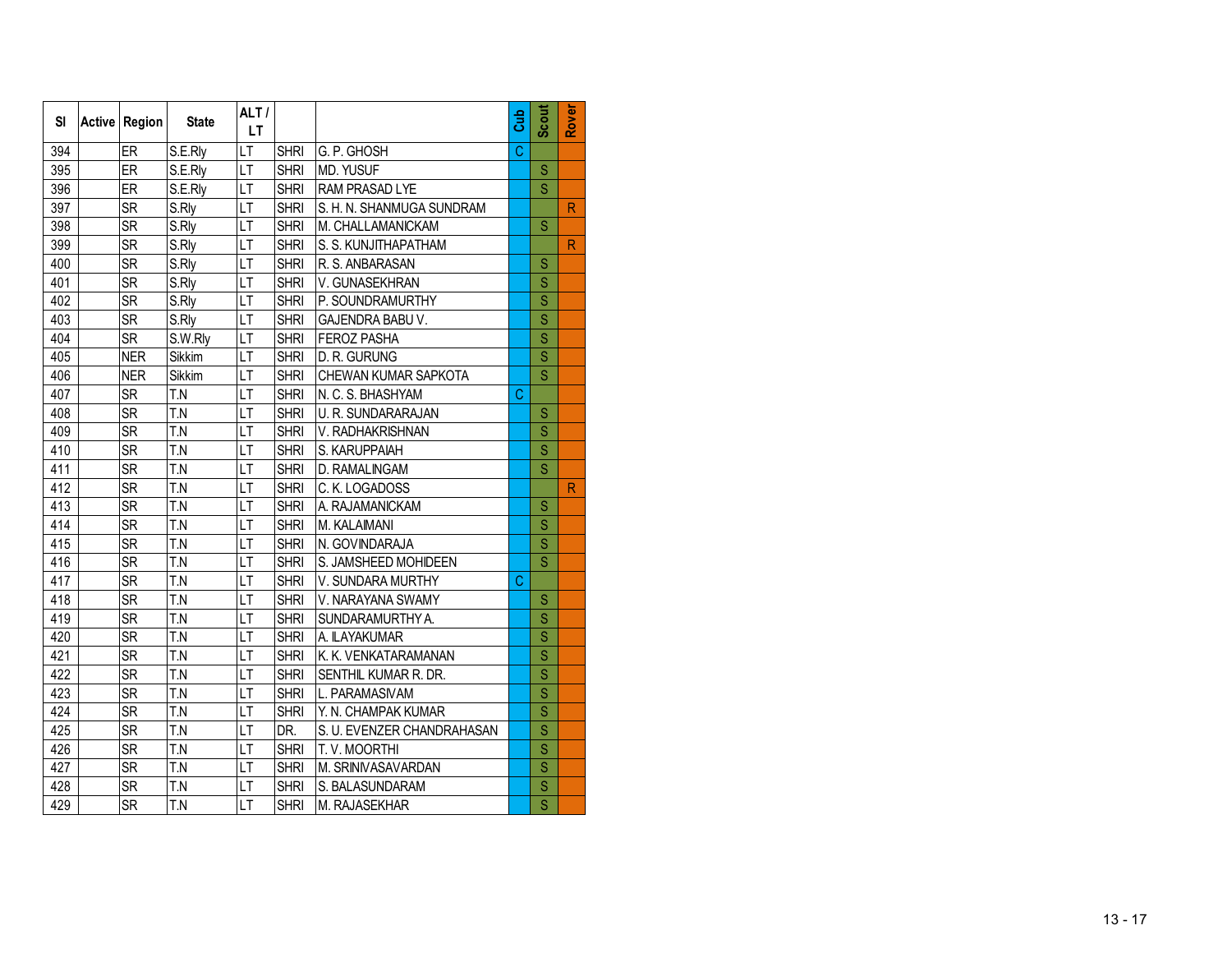| SI  |             | Active Region | <b>State</b>      | ALT/<br>LT |             |                            | Gub | <b>Scout</b>            | Rover |
|-----|-------------|---------------|-------------------|------------|-------------|----------------------------|-----|-------------------------|-------|
| 430 |             | <b>SR</b>     | T.N               | LT         | <b>SHRI</b> | J. SHAKTHIVEL              |     | Ś                       |       |
| 431 |             | <b>SR</b>     | T.N               | LT         | <b>SHRI</b> | SHANMUGA SUNDARAM A.       |     | S                       |       |
| 432 |             | <b>SR</b>     | T.N               | LT         | <b>SHRI</b> | <b>B. RAMACHANDRAN</b>     |     | S                       |       |
| 433 |             | <b>SR</b>     | T.N               | LT         | <b>SHRI</b> | K. EKAMBARAM               | C   |                         |       |
| 434 |             | <b>SR</b>     | T.N               | LT         | <b>SHRI</b> | G. RAGAVAN                 |     | S                       |       |
| 435 |             | <b>SR</b>     | T.N               | LT         | <b>SHRI</b> | G. MAHADAVAN               |     | S                       |       |
| 436 |             | <b>SR</b>     | T.N               | LT         | <b>SHRI</b> | P. S.THAYAGARAJAN          |     | S                       |       |
| 437 |             | <b>SR</b>     | T.N               | LT         | <b>SHRI</b> | N. MUTHUKRISHNAN           |     | S                       |       |
| 438 |             | <b>SR</b>     | T.N               | LТ         | <b>SHRI</b> | CHELLADURAIR.              |     | Ś                       |       |
| 439 |             | <b>SR</b>     | T.N               | LT         | <b>SHRI</b> | M. SELVAKKANNU             |     | S                       |       |
| 440 |             | <b>SR</b>     | T.N               | LT         | <b>SHRI</b> | K. KAMALAKANNAN            |     | Ś                       |       |
| 441 |             | <b>SR</b>     | T.N               | LT         | <b>SHRI</b> | RM. KANNAN                 |     | Ś                       |       |
| 442 |             | <b>SR</b>     | T.N               | LT         | <b>SHRI</b> | D. POORNACHANDRAN          | C   |                         |       |
| 443 |             | <b>SR</b>     | T.N               | LT         | <b>SHRI</b> | A. KASIM ALI               |     | S                       |       |
| 444 |             | <b>SR</b>     | T.N               | LT         | <b>SHRI</b> | NAGARAJAN S.               |     | Ś                       |       |
| 445 |             | <b>SR</b>     | $\overline{T}$ .N | LT         | <b>SHRI</b> | R. VENUGOPAL               | C   |                         |       |
| 446 |             | <b>SR</b>     | $\overline{T.N}$  | LT         | <b>SHRI</b> | SUSAI S.                   |     | S                       |       |
| 447 |             | <b>SR</b>     | T.N               | LT         | <b>SHRI</b> | LOGANATHAN V.              |     | Ś                       |       |
| 448 |             | <b>SR</b>     | Telangana         | LT         | <b>SHRI</b> | V.R. GHANATHAY             |     | Ś                       |       |
| 449 |             | <b>SR</b>     | Telangana         | LT         | <b>SHRI</b> | <b>B. SRINIVASACHARI</b>   |     | S                       |       |
| 450 | Not Acti SR |               | Telangana         | LT         | <b>SHRI</b> | T.S. VENKATESWARLU         |     | Ś                       |       |
| 451 |             | <b>SR</b>     | Telangana         | LT         | <b>SHRI</b> | M. P. NARASINGARAO         |     | Ś                       |       |
| 452 |             | <b>SR</b>     | Telangana         | LT         | <b>SHRI</b> | G. PARAMESWAR              |     | Ś                       |       |
| 453 |             | <b>SR</b>     | Telangana         | LT         | <b>SHRI</b> | G. LAXMINARAYANA           |     | Ś                       |       |
| 454 |             | <b>SR</b>     | Telangana         | LT         | <b>SHRI</b> | K. BHAGAVANTHARAO          |     | Ś                       |       |
| 455 |             | <b>SR</b>     | Telangana         | LT         | <b>SHRI</b> | N. CHANDRA REDDY           |     | Ś                       |       |
| 456 |             | <b>SR</b>     | Telangana         | LT         | MD.         | SHAREEF AHMED              |     | Ś                       |       |
| 457 |             | <b>NER</b>    | Tripura           | LT         | <b>SHRI</b> | PRAFULLA CH. BHATTACHARJEE |     | S                       |       |
| 458 |             | <b>NR</b>     | U.P               | LT         | <b>SHRI</b> | SHAMBHU NATH               |     | S                       |       |
| 459 |             | <b>NR</b>     | U.P               | LT         | <b>SHRI</b> | KRISHNA KUMAR UPADHYAY     |     | S                       |       |
| 460 |             | <b>NR</b>     | U.P               | LT         | <b>SHRI</b> | VINOD KUMAR MISHRA         |     | S                       |       |
| 461 |             | <b>NR</b>     | U.P               | LT         | <b>SHRI</b> | RAVI PRAKASH TRIPATHI      |     | S                       |       |
| 462 |             | <b>NR</b>     | U.P               | LТ         | <b>SHRI</b> | RAM CHANDRA LAL SRIVASTAVA |     | $\overline{\mathsf{S}}$ |       |
| 463 |             | <b>NR</b>     | U.P               | LT         | <b>SHRI</b> | ANAND SINGH RAWAT          |     | Ś                       |       |
| 464 |             | <b>NR</b>     | U.P               | LT         | <b>SHRI</b> | <b>GANGA VISHNU PATHAK</b> |     | Ś                       |       |
| 465 |             | <b>NR</b>     | U.P               | LT         | <b>SHRI</b> | RAJENDRA NARAYAN SRIVASTAV |     | $\overline{\mathsf{s}}$ |       |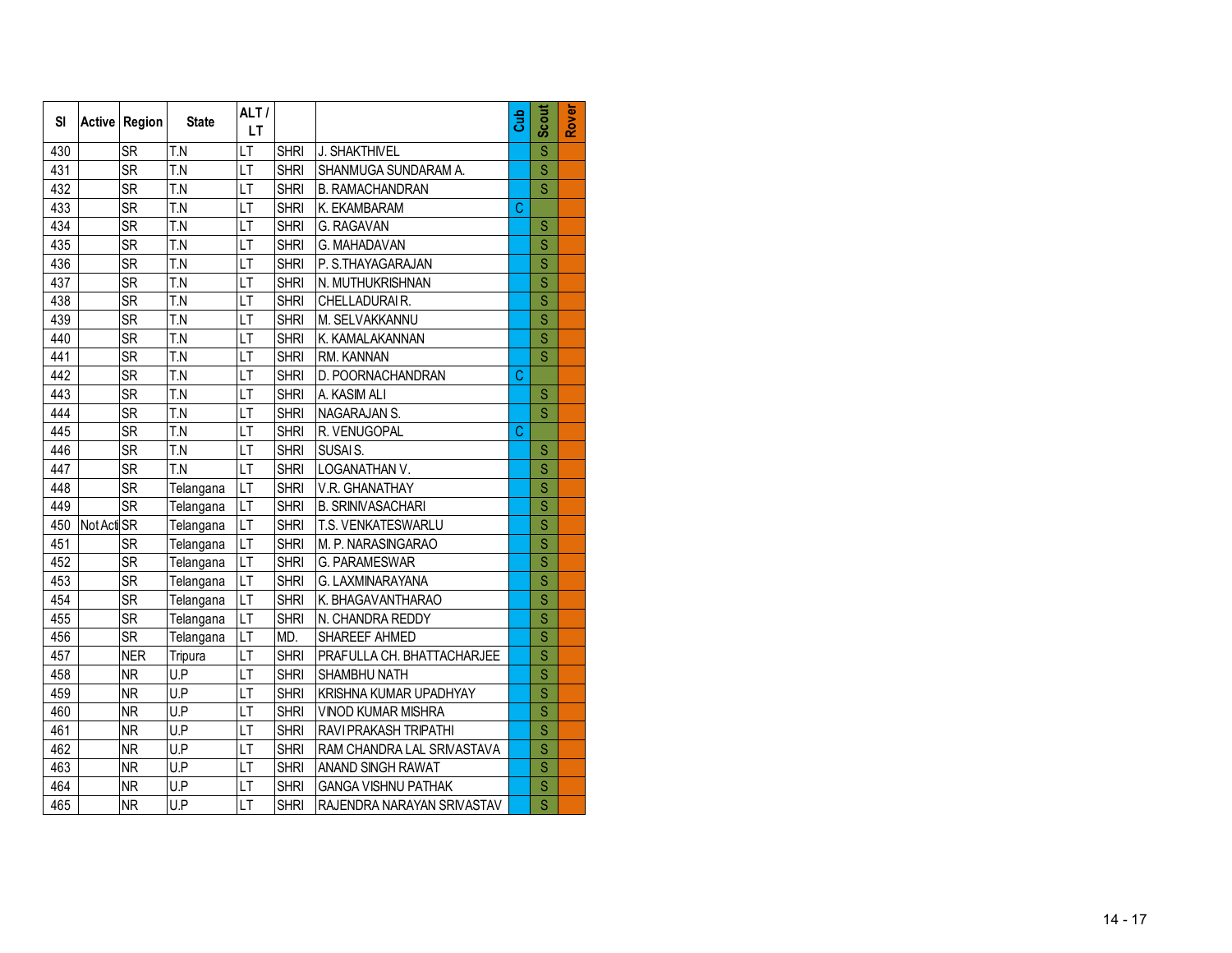| SI  | Active Region | <b>State</b> | ALT/<br>LT |             |                             | Gub | <b>Scout</b>            | Rover        |
|-----|---------------|--------------|------------|-------------|-----------------------------|-----|-------------------------|--------------|
| 466 | <b>NR</b>     | U.P          | LT         | <b>SHRI</b> | BHARAT BIHARI SRIVASTAVA    |     | Ś                       |              |
| 467 | <b>NR</b>     | U.P          | LT         | <b>SHRI</b> | ARVIND KUMAR SRIVASTAVA     |     | S                       |              |
| 468 | <b>NR</b>     | U.P          | LT         | <b>SHRI</b> | <b>RISHI PAL SINGH</b>      |     | S                       |              |
| 469 | <b>NR</b>     | U.P          | LT         | <b>SHRI</b> | VIJENDRA KUMAR UPADHYAY     |     | Ś                       |              |
| 470 | <b>NR</b>     | U.P          | LT         | <b>SHRI</b> | SATYA PAL SINGH             |     | S                       |              |
| 471 | <b>NR</b>     | U.P          | LT         | <b>SHRI</b> | <b>SUMAN KISHOR TIWARI</b>  |     | S                       |              |
| 472 | <b>NR</b>     | U.P          | LT         | <b>SHRI</b> | <b>DINESH YADAV</b>         |     | S                       |              |
| 473 | <b>NR</b>     | U.P          | LT         | <b>SHRI</b> | SANTOSH KUMAR DIXIT         |     | S                       |              |
| 474 | <b>NR</b>     | U.P          | LT         | <b>SHRI</b> | <b>SRI RAM YADAV</b>        |     | $\overline{\mathsf{S}}$ |              |
| 475 | <b>NR</b>     | U.P          | LT         | <b>SHRI</b> | <b>HEERA LAL YADAV</b>      |     | S                       |              |
| 476 | <b>NR</b>     | U.P          | LT         | <b>SHRI</b> | PRADEEP GUPTA               |     |                         | $\mathsf{R}$ |
| 477 | <b>NR</b>     | U.P          | LT         | <b>SHRI</b> | HARISH CHANDRA SHRIVASTAVA  |     | S                       |              |
| 478 | <b>NR</b>     | U.P          | LT         | <b>SHRI</b> | RAMADHAR YADAV              |     | S                       |              |
| 479 | <b>NR</b>     | U.P          | LT         | <b>SHRI</b> | V.S. LAVANIA                |     | Ś                       |              |
| 480 | <b>NR</b>     | U.P          | LT         | DR.         | R. S. GAUR                  |     | Ś                       |              |
| 481 | <b>NR</b>     | U.P          | LT         | <b>SHRI</b> | <b>KRISHNA CHANDRA</b>      |     | Ś                       |              |
| 482 | <b>NR</b>     | U.P          | LT         | <b>SHRI</b> | RAM KRISHNA SHARMA          |     | S                       |              |
| 483 | <b>NR</b>     | U.P          | LT         | <b>SHRI</b> | SONAR SINGH PARIHAR         |     | Ś                       |              |
| 484 | <b>NR</b>     | U.P          | LT         | <b>SHRI</b> | L. K. SHUKLA                |     | S                       |              |
| 485 | <b>NR</b>     | U.P          | LT         | <b>SHRI</b> | <b>RAM KRISHNA GUPTA</b>    |     | S                       |              |
| 486 | <b>NR</b>     | U.P          | LT         | <b>SHRI</b> | <b>MANGA SINGH</b>          |     | Ś                       |              |
| 487 | <b>NR</b>     | U.P          | LT         | <b>SHRI</b> | SHIV SHARAN SINGH           |     | S                       |              |
| 488 | <b>NR</b>     | U.P          | LT         | <b>SHRI</b> | RAJENDRA SINGH HANSPAL      |     | Ś                       |              |
| 489 | <b>NR</b>     | U.P          | LT         | <b>SHRI</b> | DAROGA DWIVEDI              |     | Ś                       |              |
| 490 | <b>NR</b>     | U.P          | LT         | <b>SHRI</b> | SATISH KUMAR SRIVASTAV      |     | S                       |              |
| 491 | <b>NR</b>     | U.P          | LT         | <b>SHRI</b> | ASHWINI KUMAR PANDEY        |     | Ś                       |              |
| 492 | <b>NR</b>     | U.P          | LT         | <b>SHRI</b> | <b>DINESH KUMAR TRIVEDI</b> |     | S                       |              |
| 493 | <b>NR</b>     | U.P          | LT         | <b>SHRI</b> | AVNISH KUMAR SHUKLA         |     | S                       |              |
| 494 | <b>NR</b>     | U.P          | LT         | <b>SHRI</b> | <b>DINESH SINGH</b>         |     | S                       |              |
| 495 | <b>NR</b>     | U.P          | LT         | <b>SHRI</b> | <b>SHATRUGHAN SINGH</b>     |     | S                       |              |
| 496 | <b>NR</b>     | U.P          | LT         | <b>SHRI</b> | KULDEEP SHUKLA              |     | Ś                       |              |
| 497 | <b>NR</b>     | U.P          | LT         | <b>SHRI</b> | KAMAKSHA PRASAD PATHAK      |     | $\overline{\mathsf{S}}$ |              |
| 498 | <b>NR</b>     | U.P          | LT         | <b>SHRI</b> | <b>NAZEER MUQBIL</b>        |     | Ś                       |              |
| 499 | <b>NR</b>     | U.P          | LT         | <b>SHRI</b> | SURENDRA KUMAR YADAV        |     | $\overline{\mathsf{S}}$ |              |
| 500 | <b>NR</b>     | U.P          | LT         | <b>SHRI</b> | SANTOSH KUMAR VERMA         |     | $\overline{\mathsf{S}}$ |              |
| 501 | <b>NR</b>     | U.P          | LT         | <b>SHRI</b> | RUPESH KUMAR SHUKLA         |     | $\overline{\mathsf{s}}$ |              |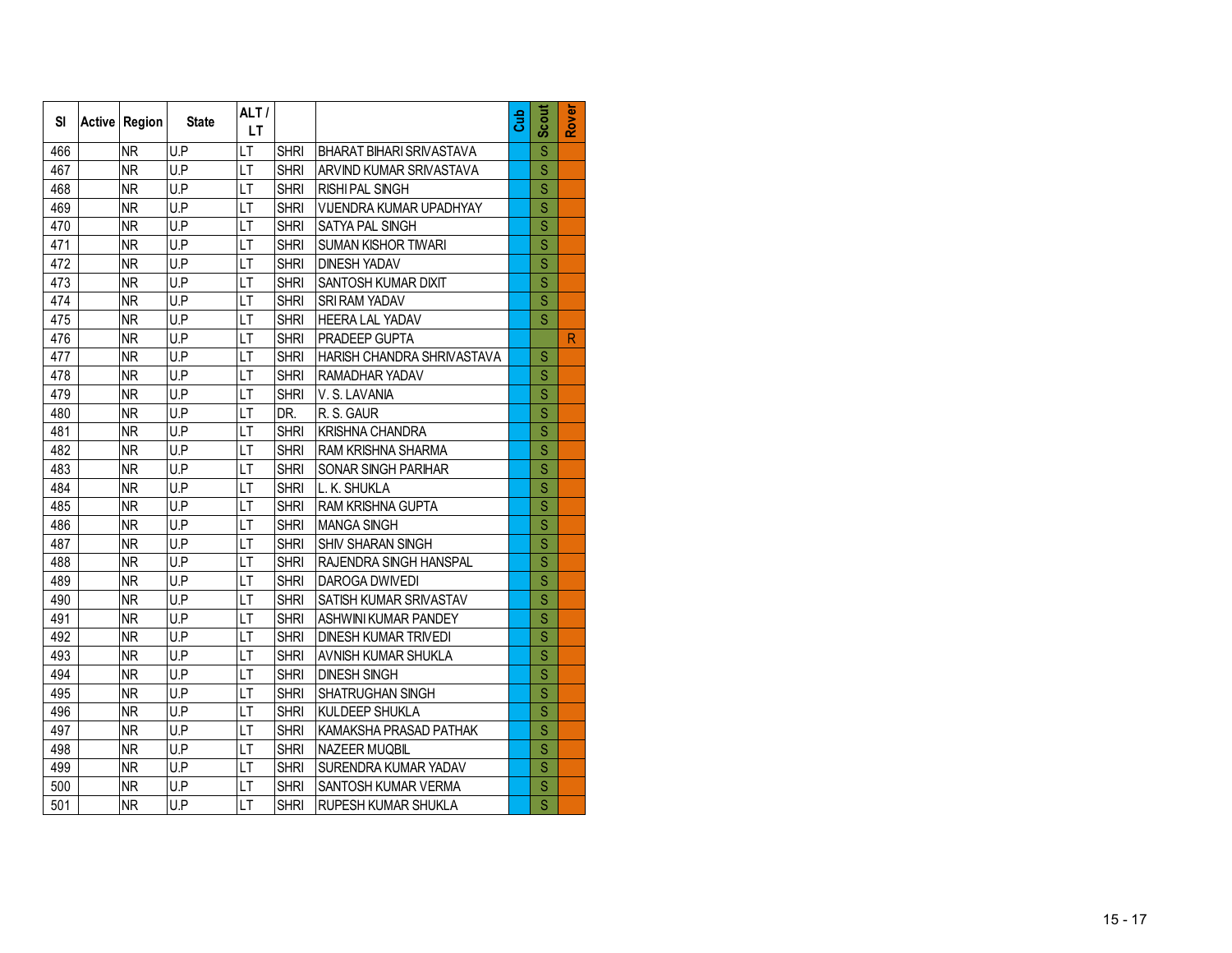| SI  |             | Active Region | <b>State</b> | ALT/<br>LT |             |                              | Gub | Scout                   | Rover                   |
|-----|-------------|---------------|--------------|------------|-------------|------------------------------|-----|-------------------------|-------------------------|
| 502 |             | <b>NR</b>     | U.P          | LT         | DR.         | SHAFIUZZAMAN                 |     |                         | $\overline{\mathsf{R}}$ |
| 503 |             | <b>NR</b>     | U.P          | LT         | <b>SHRI</b> | PRAMOD KUMAR DUBEY           |     |                         | $\mathsf{R}$            |
| 504 |             | <b>NR</b>     | U.P          | LT         | <b>SHRI</b> | SOMENDRA SINGH               |     | S                       |                         |
| 505 |             | <b>NR</b>     | U.P          | LT         | <b>SHRI</b> | <b>GOPAL DUTT SATI</b>       |     | S                       |                         |
| 506 |             | <b>NR</b>     | U.P          | LT         | <b>SHRI</b> | SURESH PRASAD TIWARI         |     | $\mathbf S$             |                         |
| 507 |             | <b>NR</b>     | U.P          | LT         | DR.         | KRISHNA CHANDRA MISHRA       |     | S                       |                         |
| 508 | Not Acti NR |               | UK           | LT         | <b>SHRI</b> | GENDALAL CHOURASIA           |     | Ś                       |                         |
| 509 | Not Acti NR |               | UK           | LT         | <b>SHRI</b> | MADHUSUDAN UNIAL             |     | $\overline{\mathsf{S}}$ |                         |
| 510 |             | <b>NR</b>     | UK           | LT         | <b>SHRI</b> | NARENDRA SINGH               |     | $\overline{\mathbf{S}}$ |                         |
| 511 |             | <b>NR</b>     | UK           | LT         | <b>SHRI</b> | N. C. BHARDWAJ               |     | $\overline{\mathbf{s}}$ |                         |
| 512 |             | <b>NR</b>     | UK           | LT         | <b>SHRI</b> | <b>BIRENDRA SINGH BISHT</b>  |     | $\overline{\mathbf{s}}$ |                         |
| 513 |             | ER            | W.B          | LT         | <b>SHRI</b> | <b>TAPAN KUMAR DHAR</b>      | Ċ   |                         |                         |
| 514 |             | ER            | $\bar{W}$ .B | LT         | <b>SHRI</b> | <b>GOPINATH PAL</b>          |     |                         | $\mathsf{R}$            |
| 515 |             | ER            | W.B          | LT         | <b>SHRI</b> | <b>DIPANKAR SOM</b>          |     | S                       |                         |
| 516 |             | ER            | W.B          | LT         | <b>SHRI</b> | <b>ASIT DATTA</b>            |     | S                       |                         |
| 517 |             | ER            | W.B          | LT         | <b>SHRI</b> | <b>TRIBENI DHAR</b>          |     | S                       |                         |
| 518 |             | ER            | W.B          | LT         | <b>SHRI</b> | KAUSHIK CHATTERJEE           | Ć   |                         |                         |
| 519 |             | ER            | W.B          | LT         | <b>SHRI</b> | SHYAMAL KR. BISWAS           |     | S                       |                         |
| 520 |             | ER            | W.B          | LT         | <b>SHRI</b> | <b>TARUN KUMAR ROY</b>       |     | S                       |                         |
| 521 |             | ER            | W.B          | LT         | <b>SHRI</b> | RAJENDRA KUMAR DAS           |     | S                       |                         |
| 522 |             | ER            | W.B          | LT         | <b>SHRI</b> | <b>AMAR PRADHAN</b>          |     | S                       |                         |
| 523 |             | <b>WR</b>     | W.C.Rly      | LT         | SHRI        | M. A. SHAKEEL                |     | S                       |                         |
| 524 |             | <b>WR</b>     | W.RLY        | LT         | <b>SHRI</b> | NARENDRA MOHAN RAMPAL        |     | S                       |                         |
| 525 |             | <b>WR</b>     | W.RLY        | LT         | <b>SHRI</b> | <b>GIRISH KUMAR B. YADAV</b> |     | S                       |                         |
| 526 |             | <b>WR</b>     | W.RLY        | LT         | <b>SHRI</b> | K. A. PANDYA                 |     | S                       |                         |
| 527 |             | <b>WR</b>     | W.RLY        | LT         | <b>SHRI</b> | ABDULHK ABDULKADAR SHAIKH    |     | S                       |                         |
| 528 |             | <b>WR</b>     | Raj.         | LT         | <b>SHRI</b> | CHHAGAN LAL                  |     | S                       |                         |
| 529 |             | <b>WR</b>     | <b>Chhat</b> | LT         | <b>SHRI</b> | C. L. CHANDRAKAR             |     | S                       |                         |
| 530 |             | <b>NR</b>     | <b>KVS</b>   | LT         | <b>SHRI</b> | V. K.SHARMA                  |     | $\overline{\mathsf{S}}$ |                         |
| 531 |             | <b>NR</b>     | <b>KVS</b>   | LT         | DR.         | RAM KUMAR JHA                |     | $\overline{\mathsf{S}}$ |                         |
| 532 |             | <b>NR</b>     | <b>KVS</b>   | LT         | <b>SHRI</b> | SURENDRA PRAKASH NIRANJAN    |     | $\overline{\mathbf{S}}$ |                         |
| 533 |             | <b>NR</b>     | <b>KVS</b>   | LT         | <b>SHRI</b> | RAMESH CHANDRA               |     | $\overline{\mathsf{S}}$ |                         |
| 534 |             | <b>SR</b>     | K.K.         | LT         | <b>SHRI</b> | MANJUNATHAPPA P.             |     | $\overline{\mathsf{S}}$ |                         |
| 535 |             | <b>NER</b>    | Assam        | LT         | <b>SHRI</b> | <b>BINOY KRISHNA SARMA</b>   |     | $\overline{\mathsf{S}}$ |                         |
| 536 |             | <b>NER</b>    | Assam        | LT         | <b>SHRI</b> | <b>DILIP KUMAR SARMA</b>     |     | $\overline{\mathsf{S}}$ |                         |
| 537 |             | <b>NER</b>    | Assam        | LT         | <b>SHRI</b> | SAFIQUL HOQUE                |     | $\overline{\mathsf{s}}$ |                         |